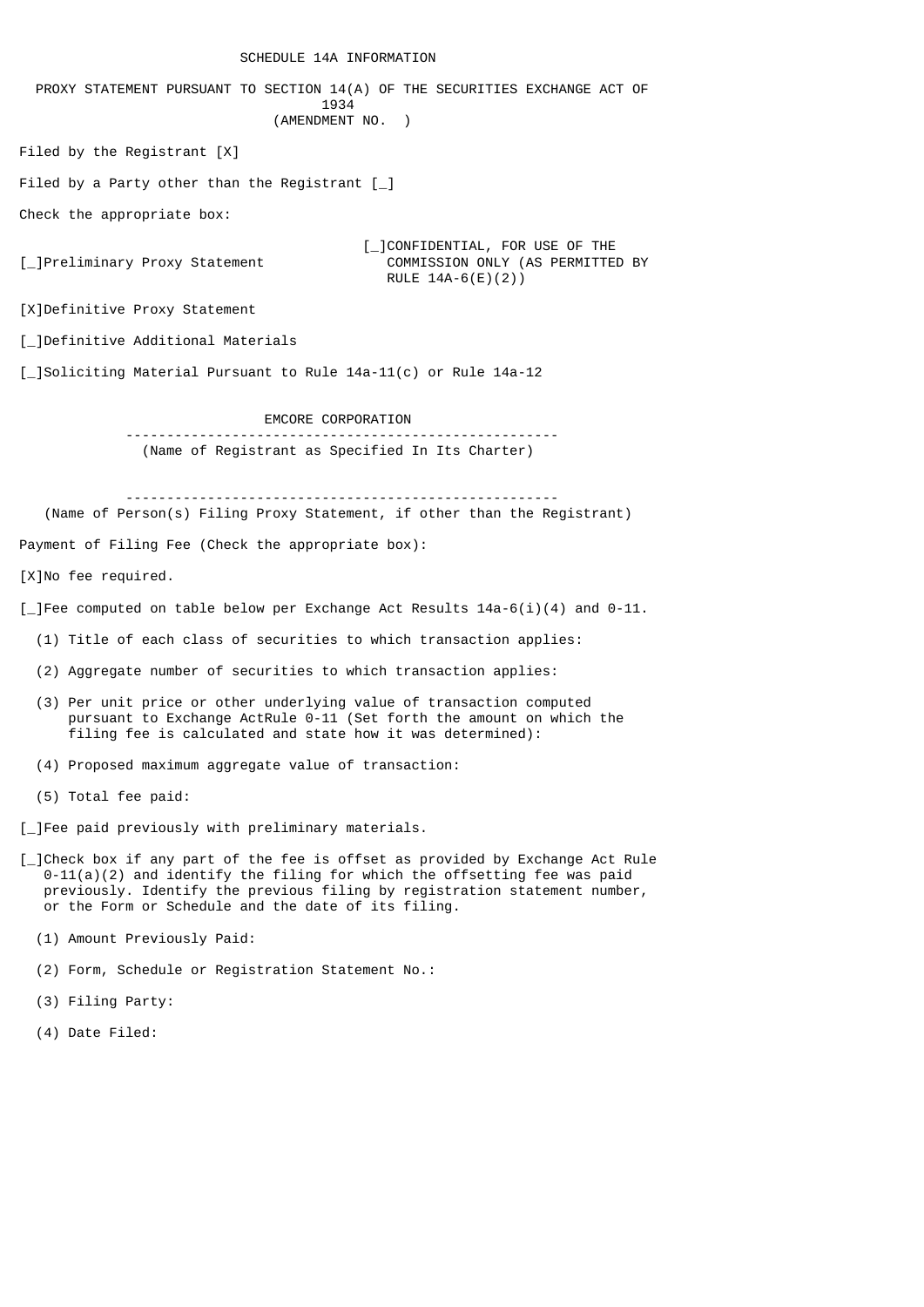394 Elizabeth Avenue Somerset, New Jersey 08873

 NOTICE OF ANNUAL MEETING OF SHAREHOLDERS TO BE HELD FRIDAY, FEBRUARY 27, 1998

To the Shareholders of EMCORE Corporation:

 Notice is Hereby Given that the Annual Meeting of Shareholders of EMCORE Corporation will be held at the Marriott Hotel, 110 Davidson Avenue, Somerset, New Jersey 08873 on Friday, February 27, 1998 at 10 o'clock a.m. (E.S.T.) for the purpose of considering and acting upon the following:

1) The election of 8 Directors.

 2) A proposal to approve an amendment to the 1995 Incentive and Non- Statutory Stock Option Plan to increase the number of common shares issuable thereunder by 725,000 shares.

 3) The ratification of Coopers & Lybrand, L.L.P. as independent auditors of EMCORE Corporation for the fiscal year ending September 30, 1998.

 4) The transaction of such other business as may properly be brought before the meeting or any adjournment thereof.

 The Board of Directors has fixed the close of business on January 23, 1998 as the record date for the determination of the shareholders of the Company entitled to notice of and to vote at the Annual Meeting of Shareholders and any adjournment or postponement thereof. Each share of the Company's common stock is entitled to one vote on all matters presented at the Annual Meeting.

 Shareholders are cordially invited to attend the Annual Meeting. However, whether or not a shareholder plans to attend, each shareholder is requested to complete, sign, date and return the enclosed proxy in the accompanying postage prepaid envelope. Until your proxy is voted you may revoke it by delivery to the Company of a subsequently executed proxy or a written notice of revocation. Your prompt response will be appreciated. The Company's Annual Report, Proxy Statement and Proxy are enclosed with this notice.

By order of the Board of Directors,

 Thomas G. Werthan Secretary

January 26, 1998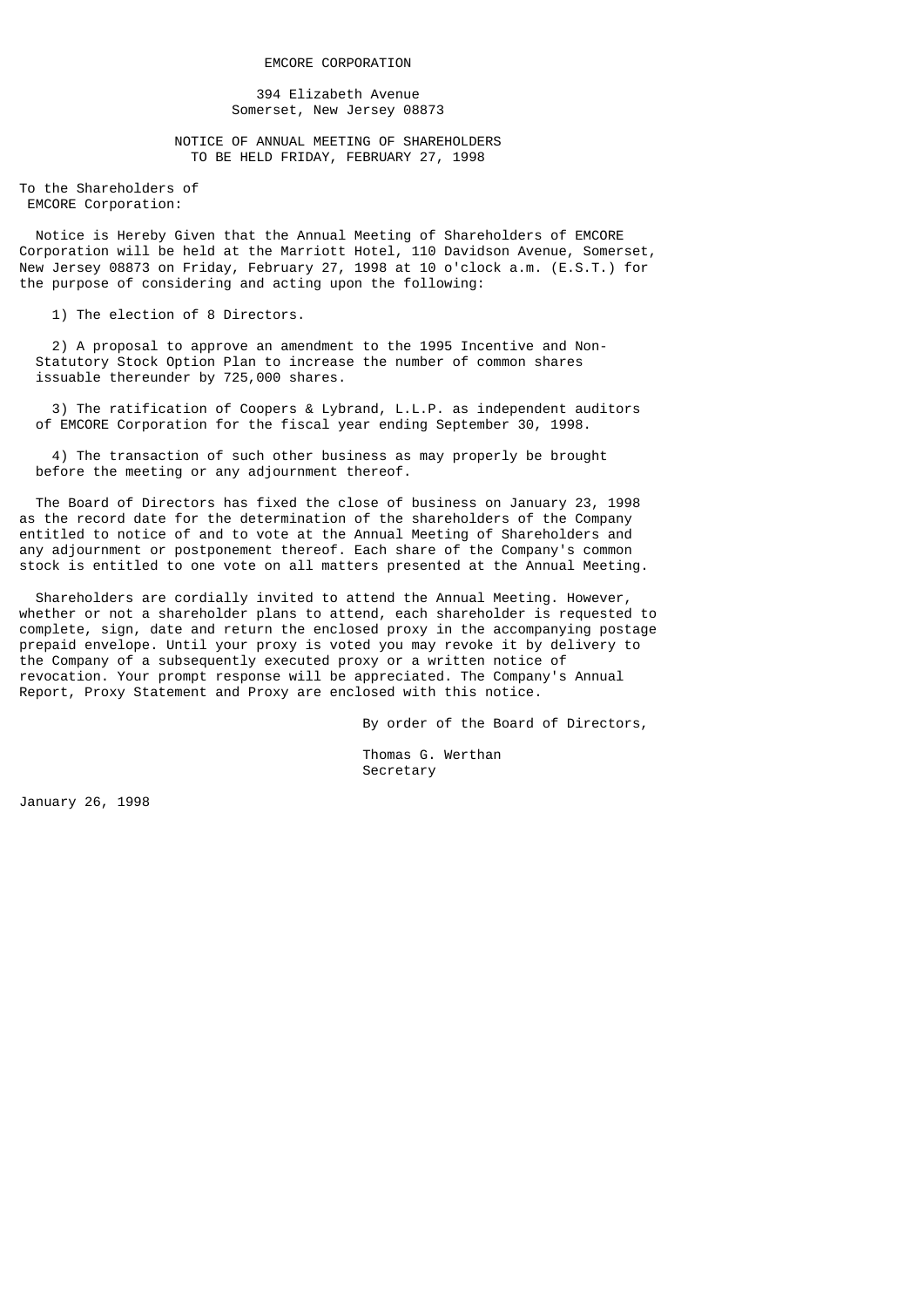# EMCORE CORPORATION 394 ELIZABETH AVENUE SOMERSET, NEW JERSEY 08873

### PROXY STATEMENT

# ANNUAL MEETING OF SHAREHOLDERS FRIDAY, FEBRUARY 27, 1998

# INTRODUCTION

 This proxy statement is being furnished to shareholders of record of EMCORE Corporation ("EMCORE" or "Company") as of January 23, 1998, in connection with the solicitation on behalf of the Board of Directors of EMCORE of proxies for use at the Annual Meeting of Shareholders to be held on Friday, February 27, 1998 at 10 o'clock a.m. (E.S.T.), at the Marriott Hotel, 110 Davidson Avenue, Somerset, New Jersey 08873, or at any adjournments thereof, for the purposes set forth in the accompanying Notice of Annual Meeting of Shareholders. Notice of Annual Meeting, Proxy Statement, Proxy and Annual Report are first being mailed to shareholders of record on or about January 27, 1998.

 As of the close of business on January 23, 1998 the Company had 9,321,107 shares of common stock outstanding ("Common Stock"). Each share of Common Stock is entitled to one vote on all matters presented at the Annual Meeting. The presence, either in person or by properly executed proxy, of the holders of the majority of the shares of Common Stock entitled to vote at the Annual Meeting is necessary to constitute a quorum at the Annual Meeting. Attendance at the Annual Meeting will be limited to shareholders as of the record date, their authorized representatives and guests of the Company.

 If the enclosed proxy is signed and returned, it may nevertheless, be revoked at any time prior to the voting thereof at the pleasure of the shareholder signing it, either by a written notice of revocation received by the person or persons named therein or by voting the shares covered thereby in person or by another proxy dated subsequent to the date thereof.

 Proxies in the accompanying form will be voted in accordance with the instructions indicated thereon, and, if no such instructions are indicated, will be voted in favor of the nominees for election as directors named below and for the other proposals referred to below.

 The vote required for approval of each of the proposals before the shareholders at the Annual Meeting is specified in the description of such proposal below. Abstentions and broker non-votes will be included in the determination of whether a quorum is present but will not be treated as a vote cast on a proposal.

### PROPOSAL I. ELECTION OF DIRECTORS

 All directors of the Company hold office until the next annual meeting of shareholders or until their successors are duly elected and qualified. The Board of Directors has no reason to believe that any nominee will be unable to serve if elected.

 The shares represented by proxies returned executed will be voted, unless otherwise specified, in favor of the 8 nominees for the Board of Directors named below. If, as a result of circumstances not known or unforeseen, any of such nominees shall be unavailable to serve as director, the number of directors to be elected may be reduced. Each nominee for director will be elected by a plurality of votes cast at the Annual Meeting of Shareholders. Proxies will be voted FOR the election of the 8 nominees unless instructions to "withhold" votes are set forth on the proxy card. Withheld votes will be included as votes cast for purposes of determining a plurality.

 THE BOARD OF DIRECTORS RECOMMENDS THAT SHAREHOLDERS VOTE TO ELECT THE 8 NOMINEES FOR THE BOARD OF DIRECTORS NAMED BELOW.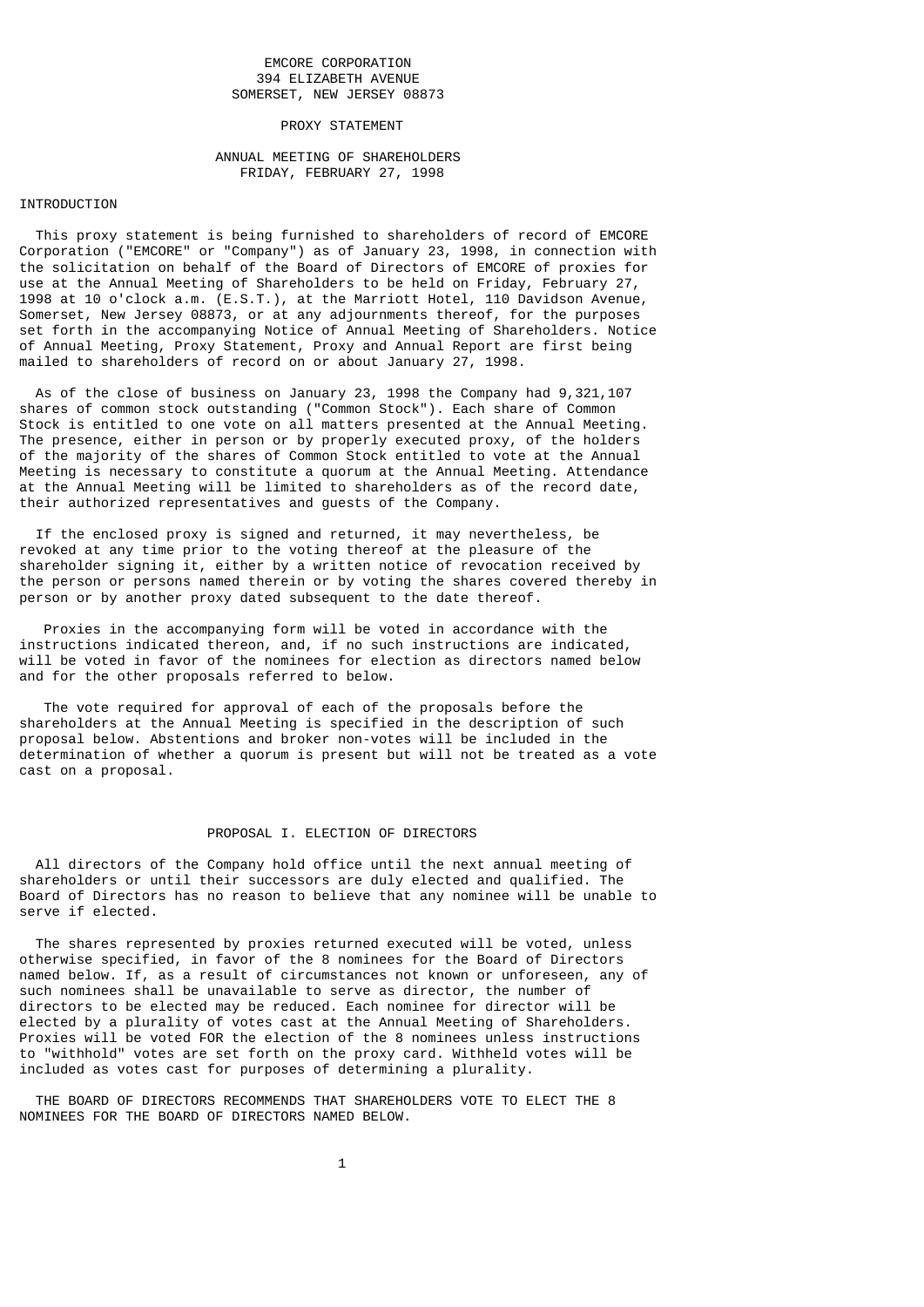| <b>NAME</b>                 | AGE PRINCIPAL OCCUPATION                                                                                               | <b>SERVED AS</b><br><b>DIRECTOR</b><br><b>SINCE</b> |
|-----------------------------|------------------------------------------------------------------------------------------------------------------------|-----------------------------------------------------|
|                             |                                                                                                                        |                                                     |
| Thomas J. Russell $(1)(2)$  | 65 Chairman of the Board,<br><b>EMCORE Corporation</b>                                                                 | 1995                                                |
| Reuben F. Richards, Jr. (2) | 42 President and Chief<br>Executive Officer, EMCORE                                                                    |                                                     |
| Thomas G. Werthan           | Corporation<br>41 Vice President -- Finance<br>and Administration, Chief<br>Financial Officer and<br>Secretary, EMCORE | 1995                                                |
|                             | Corporation                                                                                                            | 1992                                                |
| Richard A. Stall $(2)$      | 41 Vice President--<br>Technology, EMCORE<br>Corporation                                                               | 1996                                                |
| Robert Louis-Dreyfus        | 50 Chairman of the Board of<br>Directors and Chief<br>Executive Officer of                                             |                                                     |
| Hugh H. Fenwick $(1)(3)$    | Adidas AG<br>60 Mayor of Bernardsville,                                                                                | 1997                                                |
|                             | New Jersey                                                                                                             | 1990-1995 & 1997                                    |
| Shigeo Takayama             | 81 Chairman, President and<br>Founder of Hakuto Co.,                                                                   |                                                     |
|                             | Ltd.                                                                                                                   | 1997                                                |
| Charles Scott               | 48 Chairman, Cordiant<br>Communications Group plc                                                                      | n/a                                                 |

- -------- (1)Member of Compensation Committee

(2)Member of Nominating Committee

(3)Member of Audit Committee

 Howard R. Curd, Howard F. Curd and Thomas Constance, who are currently directors, are not standing for reelection.

### DIRECTORS AND EXECUTIVE OFFICERS

 Set forth below is certain information with respect to each of the nominees for the office of director and other executive officers of EMCORE.

 Thomas J. Russell, Ph.D.--Dr. Russell has been a director of the Company since May 1995 and was elected Chairman of the Board on December 6, 1996. Dr. Russell founded Bio/Dynamics, Inc. (biotech research) in 1961 and managed the company until its acquisition by IMS International (pharmaceutical information) in 1973, following which he served as President of that company's Life Sciences Division. From 1984 until 1988, he served as Director, then as Chairman of IMS International until its acquisition by Dun & Bradstreet in 1988. From 1988 to 1992, he served as Chairman of Applied Biosciences, Inc. (biotech research). Since 1992, he has been an investor and director of several companies. Dr. Russell currently serves as a director of Cordiant plc, Adidas AG, and Uniroyal Technology Corporation ("UTC"). Dr. Russell is one of three trustees of the AER 1997 Trust.

 Reuben F. Richards, Jr.--Mr. Richards joined the Company in October 1995 as its President and Chief Operating Officer and became Chief Executive Officer in December 1996. Mr. Richards has been a director of the Company since May 1995. From September 1994 to the present, Mr. Richards has been a Senior Managing Director of Jesup & Lamont Capital Markets Inc. ("Jesup & Lamont") (an affiliate of a registered broker-dealer). From December 1994 to the present, he has been a member of and President of Jesup & Lamont Merchant Partners, L.L.C. (merchant banking). From 1992-1994, Mr. Richards was a principal with Hauser, Richards & Co., a firm engaged in corporate restructuring and management turnarounds. From 1986-1992, Mr. Richards was a Director at Prudential-Bache Capital Funding in its Investment Banking Division. Mr. Richards also serves as a director of S.A. Telecommunications, Inc., a full service long distance telecommunications company located in Richardson, Texas.

 Thomas G. Werthan--Mr. Werthan joined the Company in 1992 as its Chief Financial Officer, Vice President--Finance and Administration and a director. Mr. Werthan is a Certified Public Accountant and has over 15 years experience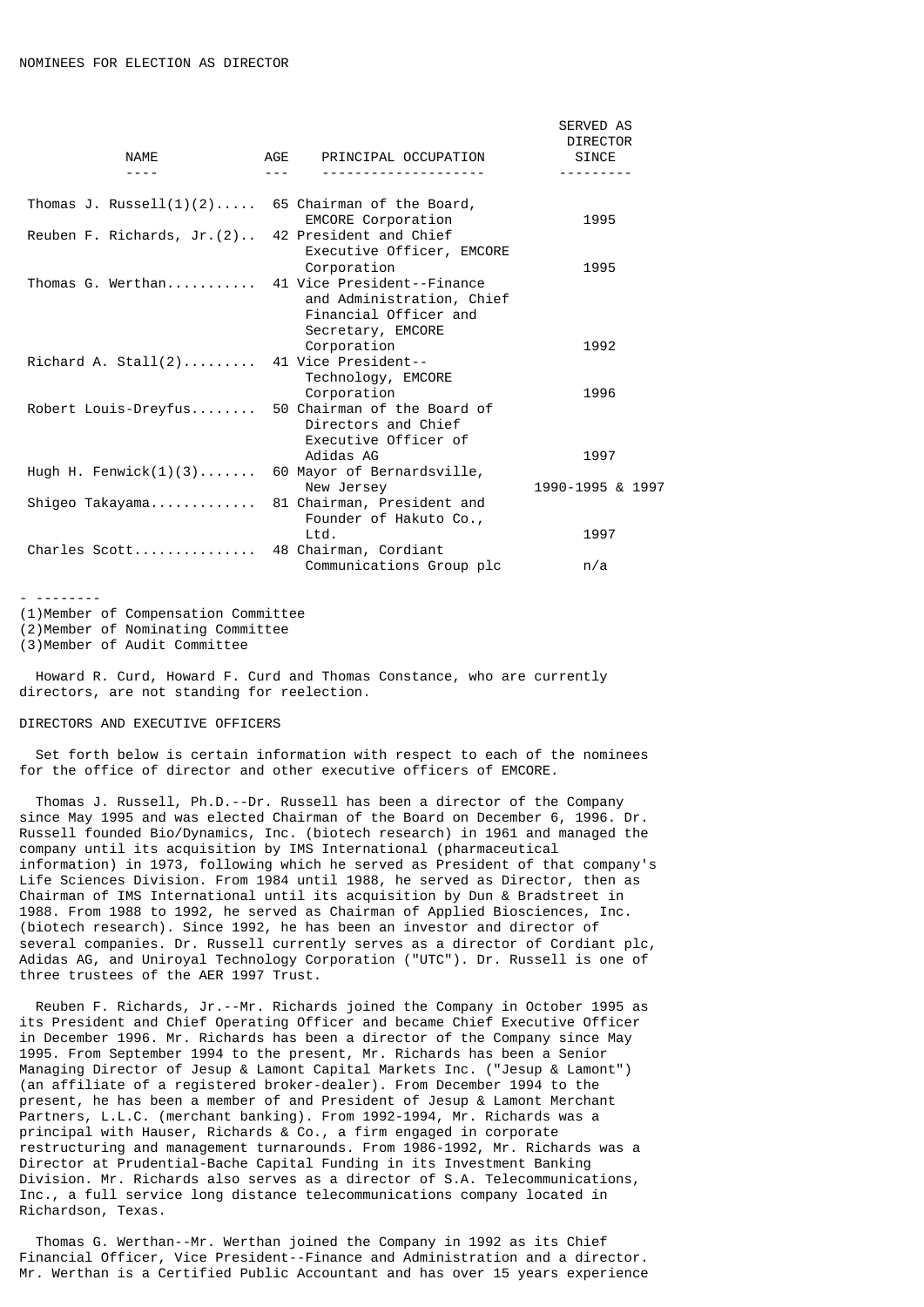in assisting high technology, venture capital financed growth companies. Prior to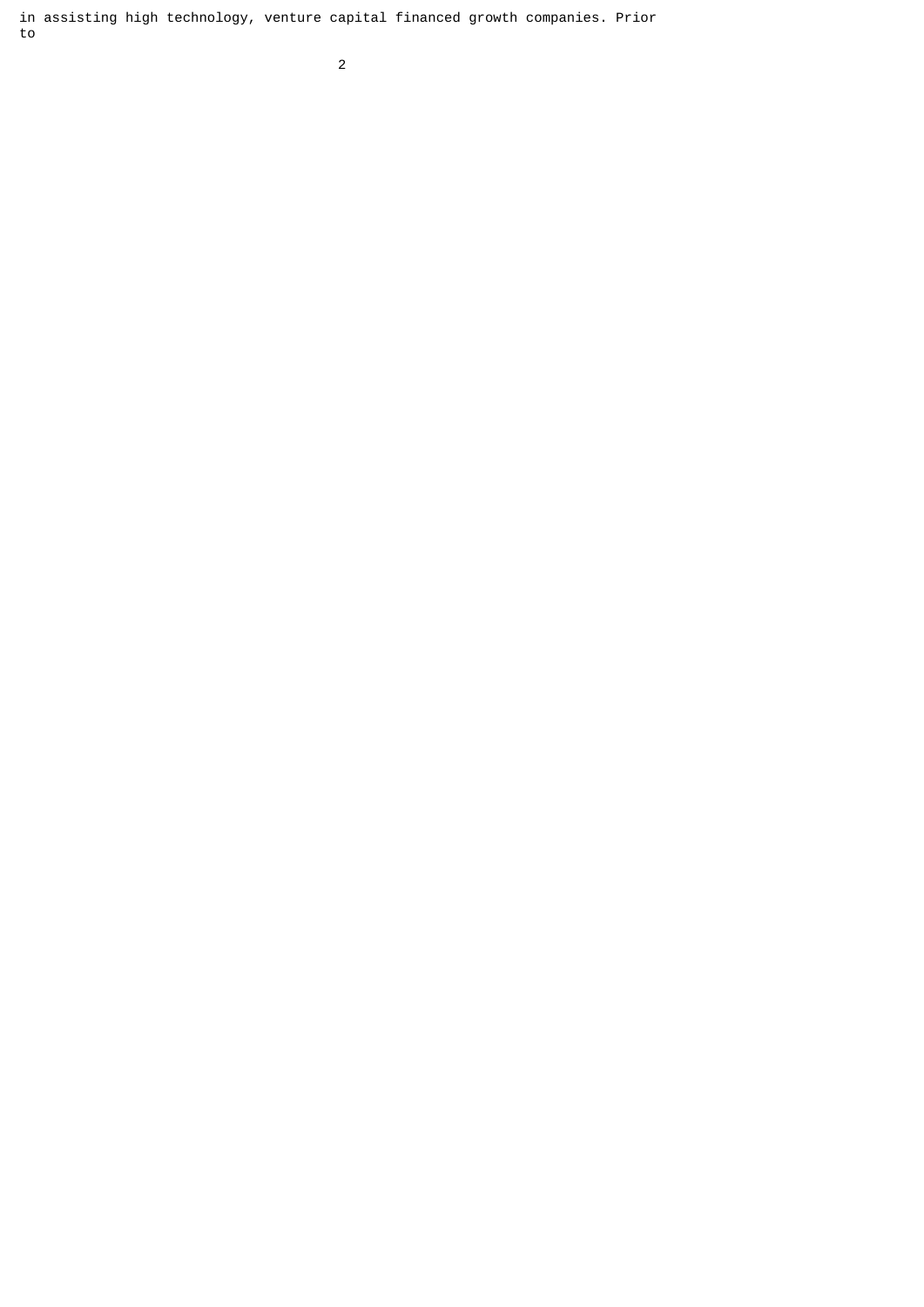joining the Company in 1992, he was associated with The Russell Group, a venture capital partnership, as Chief Financial Officer for several portfolio companies. The Russell Group was affiliated with Thomas J. Russell, Chairman of the Board of Directors of the Company. From 1985 to 1989, Mr. Werthan served as Chief Operating Officer and Chief Financial Officer for Audio Visual Labs, Inc., a manufacturer of multimedia and computer graphics equipment.

 Richard A. Stall, Ph.D.--Dr. Stall became a director of the Company in December 1996. Dr. Stall helped found the Company in 1984 and has been Vice President--Technology at the Company since October, 1984, except for a sabbatical year in 1993 during which Dr. Stall acted as a consultant to the Company and his position was left unfilled. Prior to 1984, Dr. Stall was a member of the technical staff of AT&T Bell Laboratories and was responsible for the development of materials science technologies. He has co-authored more than 75 papers and holds four patents on materials science technology and the characterization of compound semiconductor materials.

 Robert Louis-Dreyfus--Mr. Louis-Dreyfus has been a director of the Company since March 1997. Mr. Louis-Dreyfus has been the Chairman of the Board of Directors and Chief Executive Officer of Adidas AG (sporting goods) since April 1993. Prior to that time, he had been from 1990 until 1993 the Chief Executive Officer of Saatchi & Saatchi plc (now Cordiant plc) (advertising) and a director of Saatchi & Saatchi plc from January 1990 until December 1994. Since 1992, he has been an investor and a director of several other companies. From 1982 until 1988, he served as Chief Operating Officer (1982 to 1983) and then as Chief Executive Officer (from 1984 to 1988) of IMS International until its acquisition by Dun & Bradstreet in 1988.

 Hugh H. Fenwick--Mr. Fenwick served as a director of the Company from 1990 until 1995, and was again elected to serve on the Company's Board of Directors in June 1997. Since 1992, Mr. Fenwick has been a private investor and he currently holds the office of Mayor of Bernardsville, New Jersey, to which he was elected in 1994. From 1990 until 1992, Mr. Fenwick was the Executive Director of the Alliance for Technology Management at the Stevens Institute in Hoboken, New Jersey. Prior to that time, Mr. Fenwick worked as a marketing executive with Lockheed Electronics and with Alenia (formerly Selenia), an Italian subsidiary of Raytheon.

 Shigeo Takayama--Mr. Takayama became a director of the Company in July 1997. Mr. Takayama is the Chairman, President of Hakuto Co., Ltd., which he founded in the 1950s and which is the Company's distributor in Japan and several Asian countries. Mr. Takayama is a Director of Emeritus of Semiconductor Equipment & Material International (SEMI), Chairman of the Japan Electronics Products Importers Association (JEPIA), and Director of the Japan Machinery Importers' Association (JMIA). Mr. Takayama is also a director of Temptronic Corp., a semiconductor test equipment manufacturer in Newton, Massachusetts, and of Anatel Corp., a TOC high-purity water monitor manufacturer in Boulder, Colorado.

 Charles Scott--Mr. Scott has been nominated to serve on the Company's Board of Directors. Mr. Scott is presently Chairman of Cordiant Communications Group plc, the successor corporation of the Saatchi & Saatchi Advertising Group. He joined Saatchi & Saatchi Company in 1990 and served as Chief Financial Officer until 1992 when he was appointed Chief Operating Officer. In 1993, be became Chief Executive Officer and held that position until 1996 when he assumed the title of Chairman.

# EXECUTIVE OFFICERS:

 William J. Kroll, 53, joined the Company in 1994 as Vice President--Business Development and in 1996 became Executive Vice President--Business Development. Prior to 1994, Mr. Kroll served for seven years as Senior Vice President of Sales and Marketing for Matheson Gas Products, Inc., a manufacturer and distributor of specialty gases and gas control and handling equipment. In that position, Mr. Kroll was responsible for \$100 million in sales and 700 employees worldwide. Prior to working at Matheson Gas Products, Mr. Kroll was Vice President of Marketing for Machine Technology, Inc., a manufacturer of semiconductor equipment for photoresist or applications, plasma strip, and related equipment.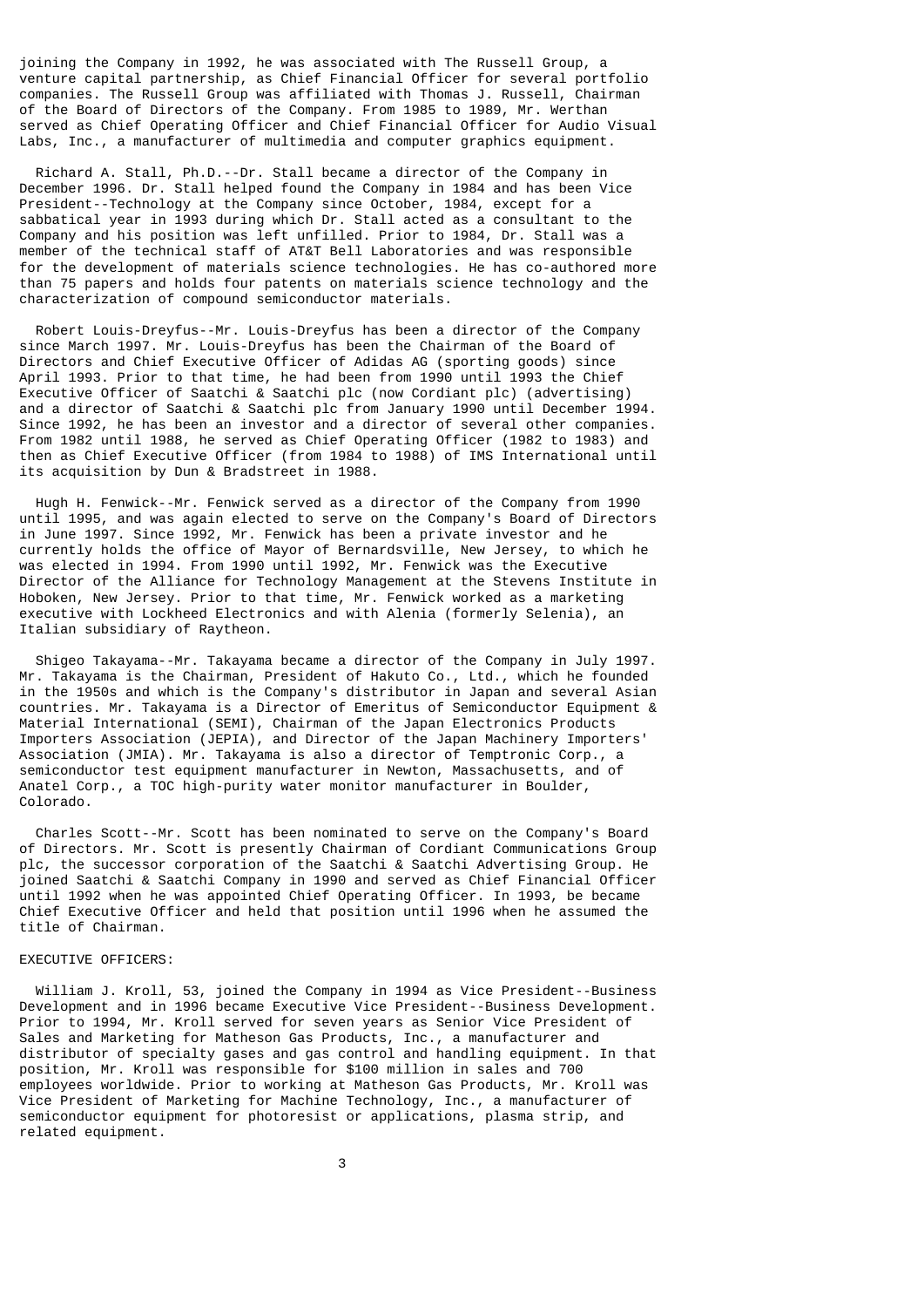Paul T. Fabiano, 33, joined the Company in 1985 as a process engineer and has served as Vice President--Engineering since March 1996. Mr. Fabiano has experience in all critical phases of the Company's operations including sales, service, manufacturing and engineering. During his tenure at the Company, Mr. Fabiano has held various managerial positions including Vice President, Manufacturing and Director of Field Engineering.

 Louis A. Koszi, 53, joined the Company in 1995 as Vice President--Device Manufacturing. Prior to 1995, Mr. Koszi was a member of AT&T Bell Laboratories for 25 years. Mr. Koszi has experience in all phases of semiconductor device design and manufacturing processes and associated quality programs. Mr. Koszi holds 17 U.S. patents, five foreign patents, and is a co-author of 35 publications. He was named a Distinguished Member of Technical Staff in 1989. In 1992, he was presented with the Excellence in Engineering from the Optical Society of America.

 Laurence P. Wagner, 37, joined the Company in March 1996 as Vice President-- Wafer Manufacturing, and has more than twelve years experience in operations, engineering and research in the electronic and semiconductor materials industries. Before joining EMCORE, he spent seven years at Shipley Company, L.L.C., a subsidiary of Rohm & Haas, where he served successively as Corporate Projects Manager, Product Engineer, Engineering Manager, Manufacturing Manager, and, from 1994 to 1996, Operating Unit Manager.

 David D. Hess, 36, joined the Company in 1989 as General Accounting Manager. He was named Controller in 1990. Mr. Hess is a Certified Public Accountant and has more than ten years experience in monitoring and controlling all phases of product and process cost and general accounting systems. Prior to his employment at EMCORE, he held several positions as cost accounting manager, divisional accountant and inventory control supervisor in manufacturing firms such as Emerson Quiet Kool (air conditioner manufacturers), Huls, North America (paint/solvent processors), and Brintec Corporation (screw machine manufacturers).

 Thomas M. Brennan, 43, joined the Company as a result of the Company's acquisition of MicroOptical Devices, Inc. ("MODE") on December 5, 1997 and now serves as a Vice President of the Company. Prior to co-founding MODE, Mr. Brennan was a senior member of the technical staff at Sandia National Laboratories from 1986 to 1996. At Sandia, he focused his efforts on the material growth of III-V compound semiconductors, reactor design, in-situ reactor diagnostics, and material characterization. His responsibilities and activities included growth of some of the first vertical cavity surfaceemitting laser ("VCSEL") material at Sandia and in the U.S., and development of new and unique manufacturing techniques for VCSEL material growth. Prior to joining Sandia, Mr. Brennan was a member of the technical staff at AT&T Bell Laboratories from 1980 to 1984. At both facilities, he focused his efforts on epitaxial materials growth and characterization, and epitaxial reactor design. He has published more than 100 articles and holds twelve patents issued and pending.

 Robert P. Bryan, Ph.D., 32, joined the Company as a result of the Company's acquisition of MODE on December 5, 1997 and now serves as a Vice President of the Company. Prior to co-founding MODE, he was a co-founder of Vixel Corporation in 1992, a Bloomfield, Colorado company which, at the time, was the first commercial company to develop and manufacture VCSEL devices for data links. He was the specific oversight executive for optoelectronic product development, including all engineering management. From 1990 to 1992, he was a senior member of the technical staff at Sandia National Laboratories where his research focused on the areas of VCSEL design, fabrication and characterization.

4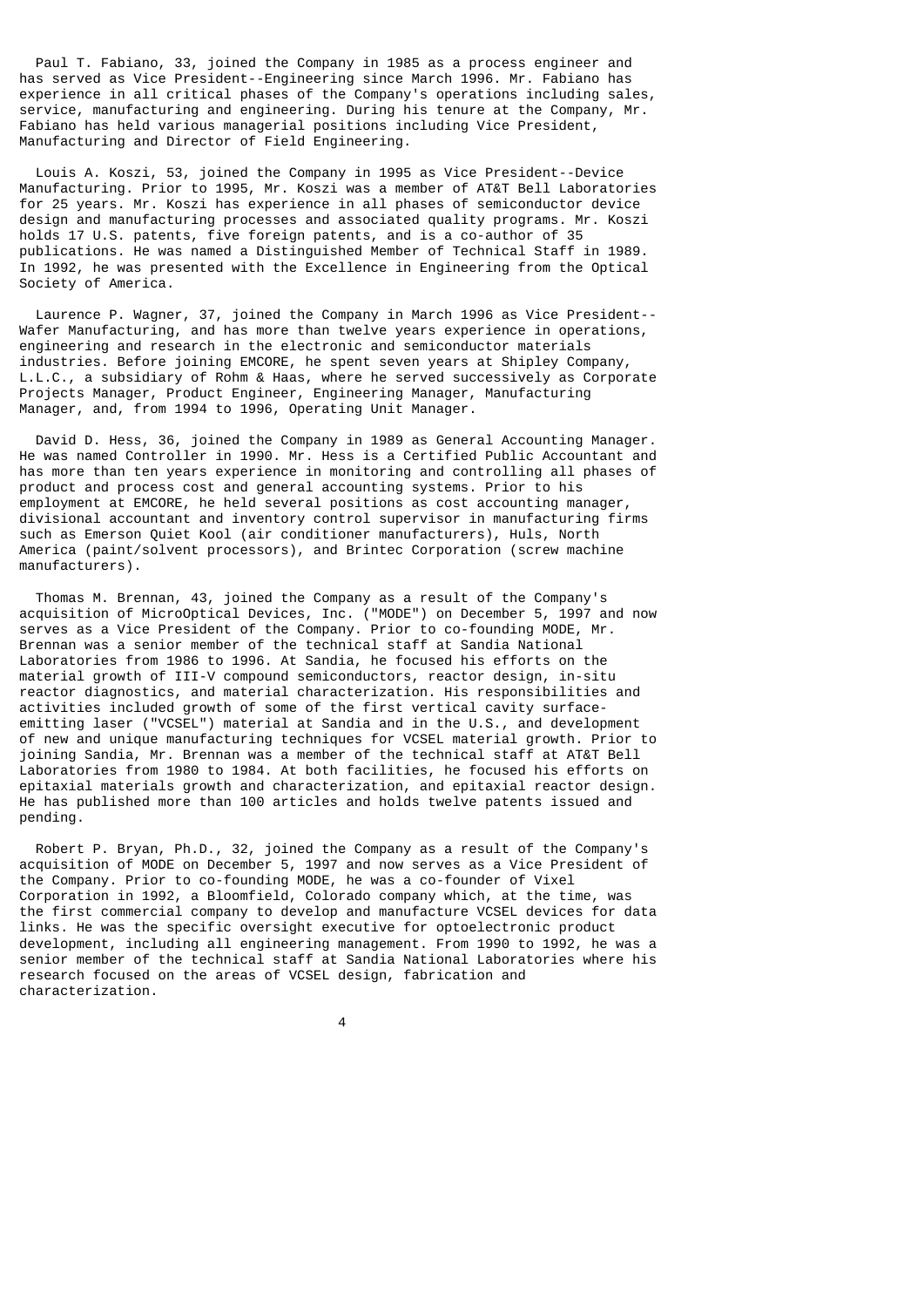To the Company's knowledge, the only persons or groups that may be deemed to own beneficially 5% or more of the Company's outstanding Common Stock, as of January 23, 1998, are the following:

|                                            |                                                    | SHARES<br>BENEFICIALLY | PERCENT OF<br>COMMON |
|--------------------------------------------|----------------------------------------------------|------------------------|----------------------|
| <b>NAME</b>                                | <b>ADDRESS</b>                                     | OWNED                  | <b>STOCK</b>         |
|                                            |                                                    | <u>.</u>               |                      |
| Thomas J. Russell(1) 2 North Tamiami Trail | Sarasota, FL 34236                                 | 2,151,244              | 21.5%                |
| Gallium Enterprises,                       |                                                    |                        |                      |
|                                            | Mqmt.                                              | 1,650,045              | 16.9%                |
|                                            | 152 West 57th St., 21st Flr.<br>New York, NY 10019 |                        |                      |
| West Highland Capital,                     |                                                    |                        |                      |
| Inc. $(3)$                                 | 300 Drakes Landing Road<br>Suite 290               | 609,800                | 6.5%                 |
|                                            | Greenbrae, CA 94909                                |                        |                      |

<sup>- --------</sup>

the contract of the contract of the contract of the contract of the contract of the contract of the contract o

<sup>(1)</sup> Includes 1,446,559 shares and warrants to purchase 513,910 shares owned by the AER 1997 Trust. Dr. Thomas J. Russell, one of three trustees for the AER Trust, is the Chairman of the Company.

<sup>(2)</sup> Includes warrants to purchase 432,535 shares. Gallium Enterprises Inc. is controlled by Robert Louis- Dreyfus, a member of the Board of Directors of the Company.

<sup>(3)</sup> Based on Schedule 13D/A filed with the Securities and Exchange Commission on October 22, 1997 (the "Schedule"). As described in the Schedule, West Highland Capital, Inc. shares voting power with a shareholder group consisting of Estero Partners, LLC, West Highland Partners, L.P., Buttonwood Partners, L.P. and Lang H. Gerhard.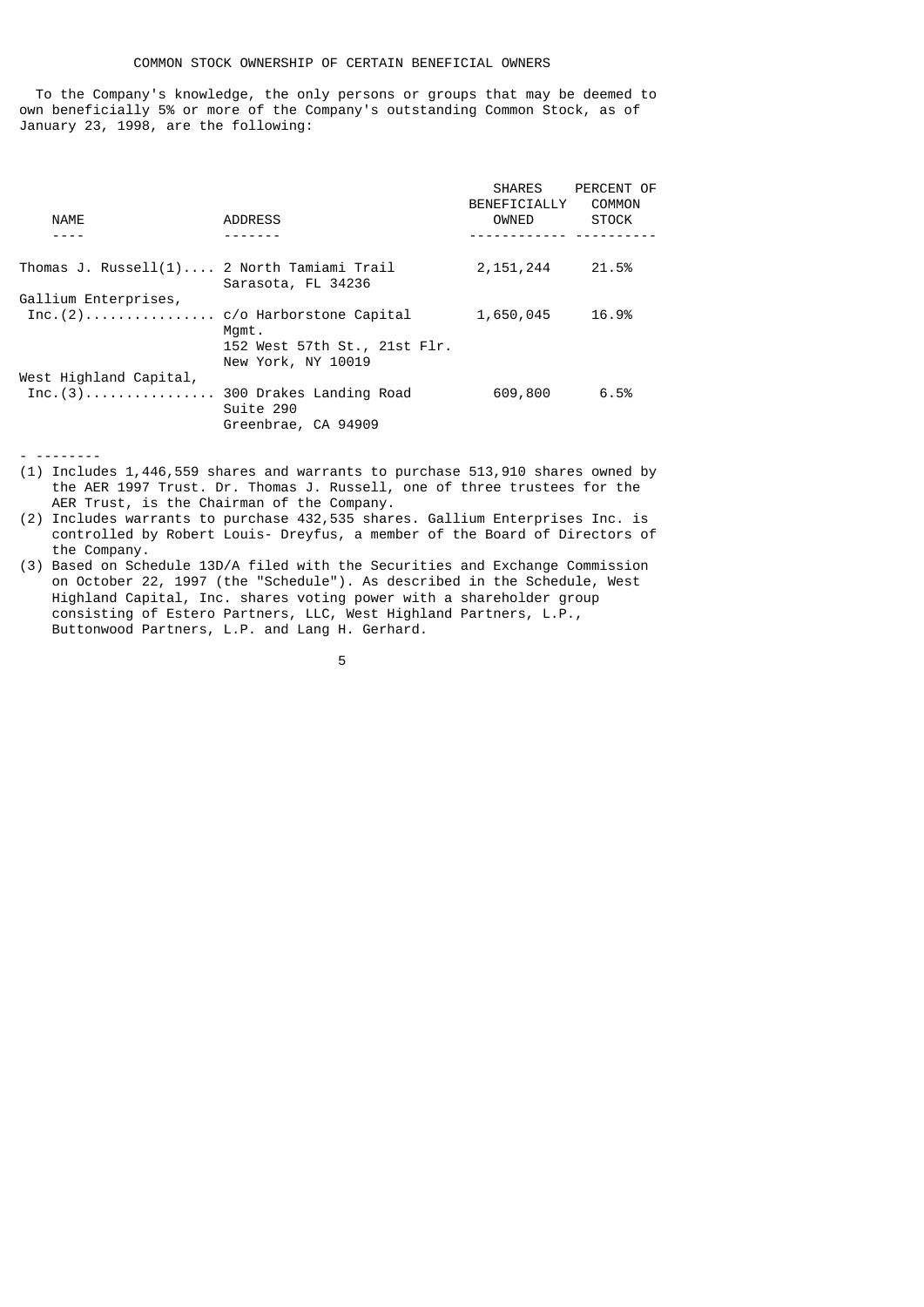#### COMMON STOCK OWNERSHIP OF MANAGEMENT

 The following table sets forth certain information regarding beneficial ownership of the Company's Common Stock, as of January 23, 1998, by (i) each of the Company's directors, (ii) each of the Company's executive officers and (iii) the Company's directors and executive officers as a group. Except as otherwise indicated, each nominee named in the table has sole voting and investment power with respect to the shares as beneficially owned by him.

|                                                     | <b>SHARES</b> | PERCENT OF   |
|-----------------------------------------------------|---------------|--------------|
|                                                     | BENEFICIALLY  | COMMON       |
| <b>NAME</b>                                         | OWNED         | <b>STOCK</b> |
|                                                     |               |              |
|                                                     | 2, 151, 244   | 21.5%        |
|                                                     | 393,020       | 4.2%         |
|                                                     | 114,650       | 1.2%         |
|                                                     | 142,846       | 1.5%         |
|                                                     | 374,833       | 4.0%         |
|                                                     | 356,333       | 3.8%         |
| Robert Louis-Dreyfus(7)                             | 1,650,045     | 16.9%        |
| Shigeo Takayama(8)                                  | 367,368       | 3.8%         |
|                                                     | 4,522         | $\star$      |
| William J. Kroll(9)                                 | 73,860        | $\star$      |
| Paul T. Fabiano(10)                                 | 65,821        | $\star$      |
| Louis A. Koszi(11)                                  | 6,519         | $\star$      |
|                                                     | 6,901         | $\star$      |
|                                                     | 250,099       | 2.7%         |
|                                                     | 250,099       | 2.7%         |
|                                                     |               |              |
| All directors and executive officers as a group (13 |               |              |
|                                                     | 5,837,251     | 54.0%        |
|                                                     |               |              |

<sup>- --------</sup> \* Less than 1.0%

- (1) Includes 1,446,559 shares and warrants to purchase 513,910 shares held by The AER 1997 Trust. See note (1) on previous page relating to The AER 1997 Trust.
- (2) Includes of options to purchase 29,412 shares and warrants to purchase 93,015 shares.
- (3) Includes options to purchase 28,534 shares and warrants to purchase 23,586 shares.
- (4) Includes options to purchase 33,271 shares and warrants to purchase 30,012 shares.
- (5) Includes warrants to purchase 93,015 shares.
- (6) Includes warrants to purchase 93,015 shares.
- (7) Consists of 1,217,510 shares and warrants to purchase 432,535 shares held by Gallium Enterprises Inc. See note 13.
- (8) Includes 367,368 shares owned by Hakuto & Co., Ltd.; Hakuto & Co., Ltd. is controlled by Shigeo Takayama.
- (9) Includes options to purchase 14,954 shares and warrants to purchase 16,134 shares.
- (10) Includes options to purchase 14,744 shares and warrants to purchase 14,806 shares.
- (11) Includes options to purchase 6,519 shares.
- (12) Includes options to purchase 24,112 shares.
- (13) Includes options to purchase 24,112 shares.
- (14) Includes options to purchase 123,563 shares and warrants to purchase 1,311,193 shares.

### CERTAIN TRANSACTIONS AND RELATED PARTIES

 In fiscal 1997, the Company entered into a non-exclusive and non-refundable technology licensing and royalty agreement with Uniroyal Technology Corporation ("UTC") for the process technology to develop and manufacture high brightness light emitting diodes. During fiscal year 1997, revenue associated with the UTC licensing agreement amounted to \$2.5 million. UTC's Chairman and Chief Executive Officer, Howard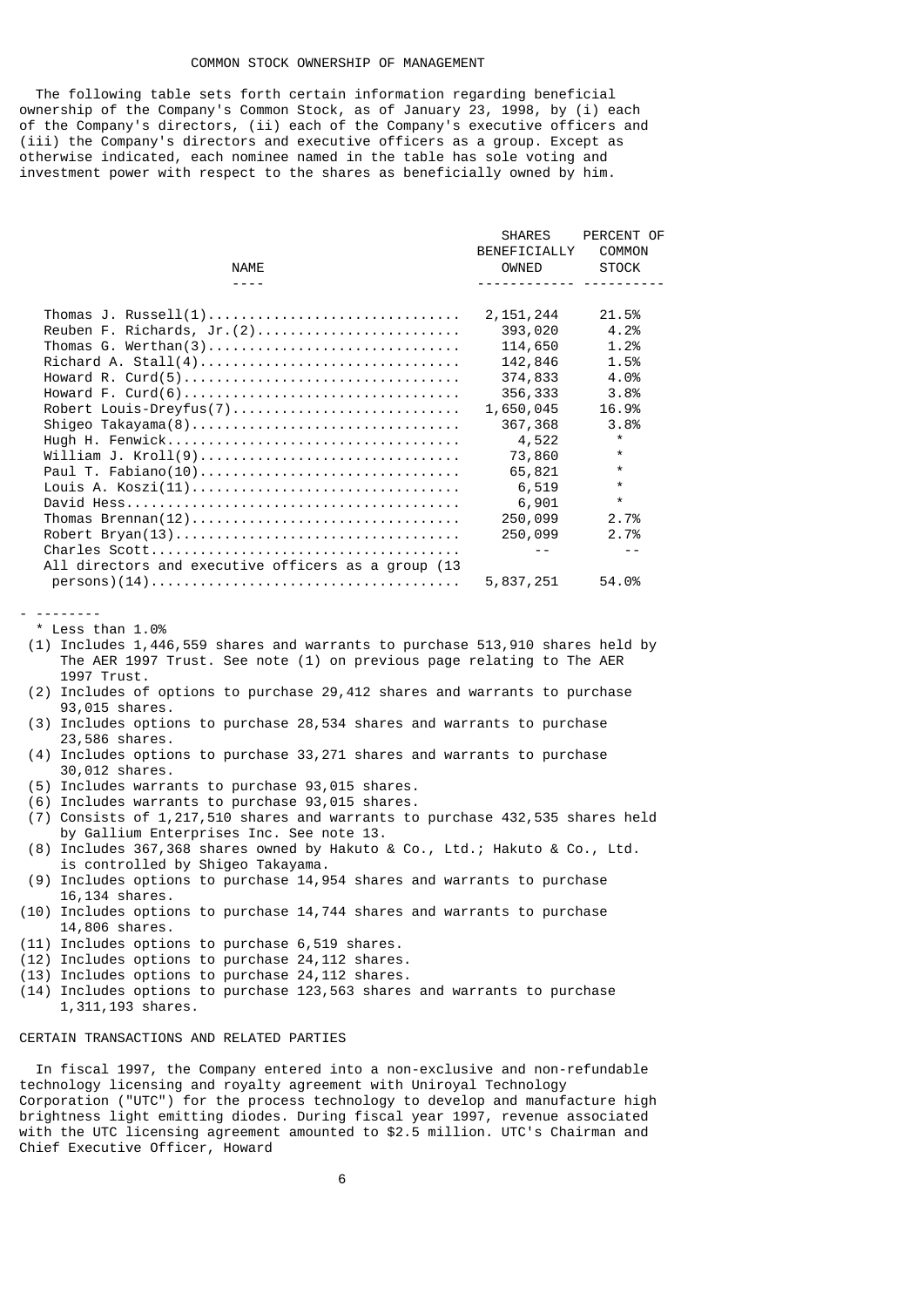R. Curd, is a member of EMCORE's Board of Directors and EMCORE's Chairman, Thomas J. Russell, is on the Board of Directors of UTC. Additionally, the Company and a wholly-owned subsidiary of UTC have agreed in principle to form a venture in which the Company will have a minority interest, for the production and marketing of products related to this licensed technology. Subsequent to September 30, 1997, the Company's outstanding related party accounts receivable were paid in full and the payments under the terms of the licensing agreement are not refundable. The Company believes that these transactions were made on an arms' length basis.

 The Chairman and CEO of Hakuto & Co. Ltd. ("Hakuto"), the Company's Asian distributor, is a member of the Company's Board of Directors and Hakuto is a minority shareholder of the Company. During the year ended September 30, 1997, sales made through Hakuto approximated \$9.1 million. The Company believes that these transactions were made on an arms' length basis.

### SECTION 16(A) BENEFICIAL OWNERSHIP REPORTING COMPLIANCE

 Based on the Company's review of copies of all disclosure reports filed by Directors and executive officers of the Company pursuant to Section 16(a) of the Securities Exchange Act of 1934, as amended, the Company believes that there was compliance with all filing requirements of Section 16(a) applicable to Directors and executive officers of the Company during the fiscal year, except for Form 4 filed by Mr. Wagner with respect to an exercise of 1,941 options to purchase shares of Common Stock at an exercise price of \$4.08 per share which was filed late.

### COMPENSATION OF DIRECTORS

 The Board of Directors met six times during fiscal 1997. In July 1997, the Company instituted its Directors' Stock Award Plan whereby non-employee directors will receive a fee in the amount of \$3,000 per Board meeting attended and \$500 for each committee meeting attended (\$600 for the Chairman of the committee), including in each case reimbursement of reasonable out-ofpocket expenses incurred in connection with such Board or committee. Payment of all fees will be made in Common Stock of the Company based on the average of the last reported bid and ask prices as of the close of trading on the Nasdaq National Market on the day next preceding the applicable meeting date. No director who is an employee of the Company will receive compensation for services rendered as a director. From time to time, Board members are invited to attend meetings of Board committees of which they are not members; in such cases, such Board members receive a committee meeting fee of \$500 payable in Common Stock. During fiscal year 1997, all directors of the Company attended at least 89% of the aggregate meetings of the Board and committees on which they served.

### COMPENSATION COMMITTEE INTERLOCKS AND INSIDER PARTICIPATION

 The Company's Compensation Committee currently consists of Thomas J. Russell, Howard R. Curd and Hugh H. Fenwick. The Compensation Committee reviews and recommends to the Board of Directors the compensation and benefits of all executive officers of the Company, reviews general policy matters relating to compensation and benefits of executive officers and employees of the Company and administers the issuance of stock options and stock appreciation rights and awards of restricted stock to the Company's officers and key salaried employees. No member of the Compensation Committee is now or ever was an employee of the Company. The Compensation Committee meets once annually.

### NOMINATING COMMITTEE

 The Company's Nominating Committee currently consists of Thomas J. Russell, Reuben F. Richards, Jr. and Richard Stall. The Nominating Committee recommends new members to the Company's Board of Directors. The Nominating Committee meets once annually. The Nominating Committee also recommends to the Board candidates for election as Directors, and would consider nominees recommended by stockholders. Such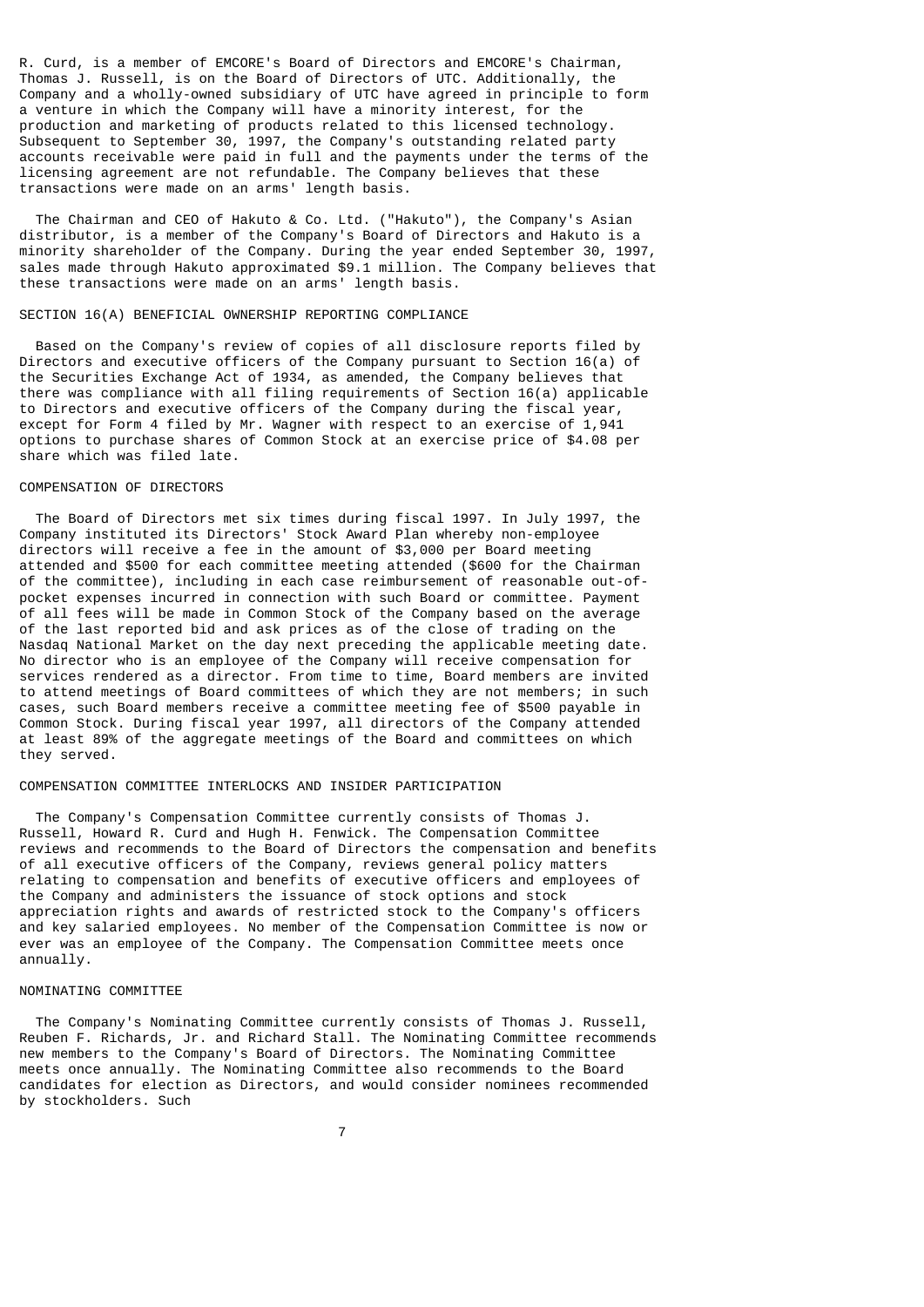recommendations should be submitted in writing to the Secretary of the Company with a description of the proposed nominee's qualifications and other relevant biographical information, and the nominee's consent to serve as a director.

### AUDIT COMMITTEE

 The Company's Audit Committee currently consists of and Howard F. Curd, Thomas E. Constance and Hugh H. Fenwick. The Audit Committee recommends the engagement of the Company's independent accountants, approves the auditing services performed, and reviews and evaluates the Company's accounting policies and systems of internal controls. The Audit Committee meets once annually.

# LIMITATION OF OFFICERS' AND DIRECTORS' LIABILITY AND INDEMNIFICATION MATTERS

 The Company's Amended Certificate of Incorporation and Amended and Restated By-Laws include provisions (i) to reduce the personal liability of the Company's directors for monetary damage resulting from breaches of their fiduciary duty and (ii) to permit the Company to indemnify its directors and officers to the fullest extent permitted by New Jersey law. The Company has obtained directors' and officers' liability insurance that insures such persons against the costs of defense, settlement or payment of a judgment under certain circumstances. There is no pending litigation or proceeding involving any director, officer, employee or agent of the Company as to which indemnification is being sought. The Company is not aware of any pending or threatened litigation that might result in claims for indemnification by any director or executive officer.

en andere andere andere andere andere andere andere andere andere andere andere andere andere andere andere an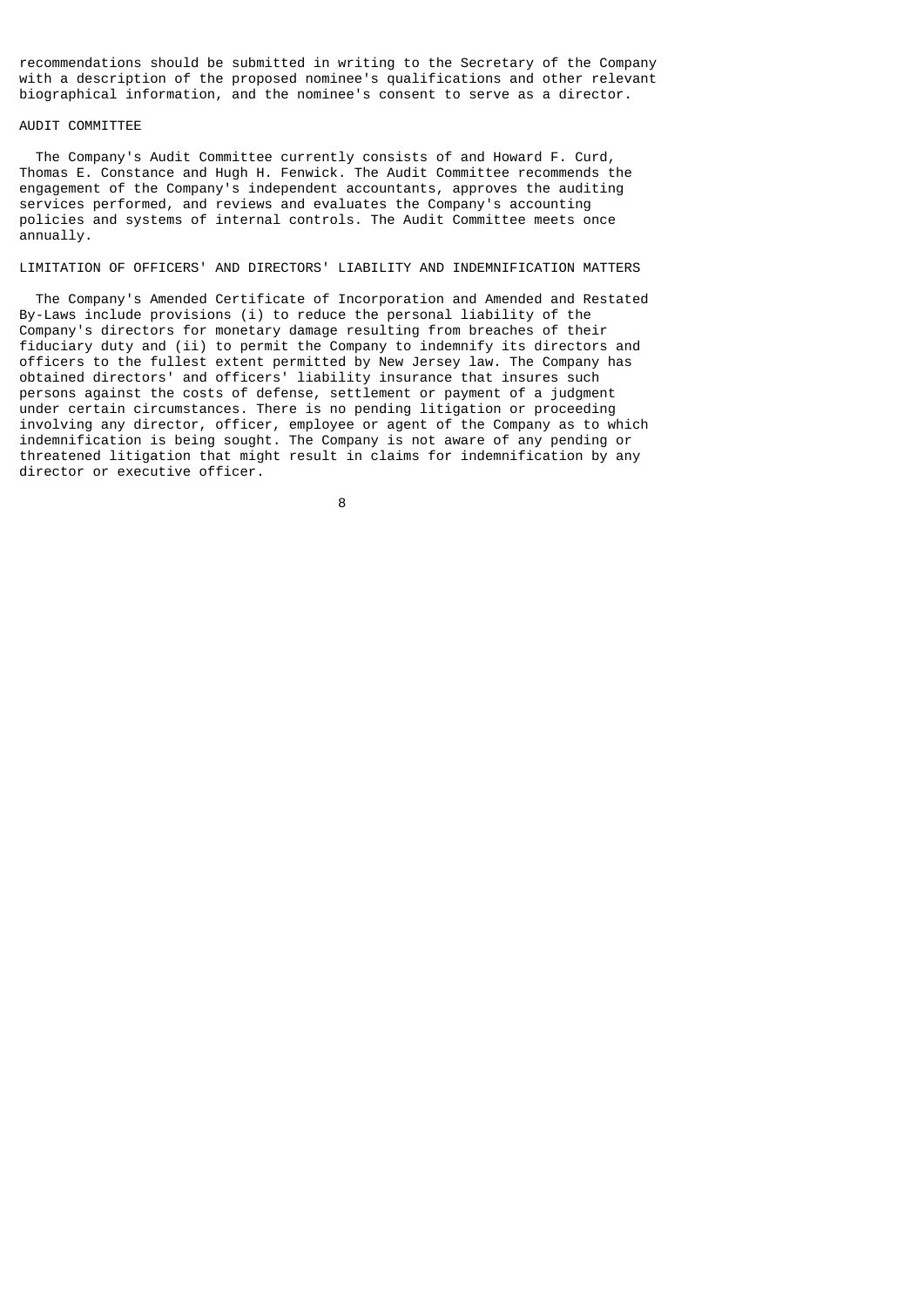# EXECUTIVE COMPENSATION

 The following table sets forth certain information concerning the annual and long-term compensation for services in all capacities to the Company for fiscal years ended September 30, 1997 and 1996 of those persons who during such fiscal year (i) served as the Company's Chief Executive Officer and (ii) were the four most highly-compensated officers (other than the Chief Executive Officer) (collectively, the "Named Executive Officers"):

### SUMMARY COMPENSATION TABLE

 ANNUAL COMPENSATION ------------------------------------------- NAME AND FISCAL ADDITIONAL OTHER ANNUAL PRINCIPAL POSITION FISCAL COMPENSATION(1) COMPENSATION( PRINCIPAL POSITION YEAR SALARY COMPENSATION(1) COMPENSATION(2) ------------------ ------ -------- --------------- --------------- Reuben F. Richards, Jr.(3).. 1997 \$195,000 \$75,000 President and Chief (1996 \$193,750(4) \$75,000 -- Operating Officer Richard A. Stall............ 1997 \$125,000 \$81,250 -- Vice President--Technology 1996 \$126,871 \$44,000 -- Louis Koszi................. 1997 \$118,750 \$46,875 \$6,000 1996 \$100,000 \$12,000 \$6,000 Pegasus Product Line William J. Kroll............ 1997 \$100,000 \$65,000 \$6,000 Executive Vice President-- 1996 \$104,610 \$11,000 \$6,000 Business Development Thomas G. Werthan........... 1997 \$120,000 \$30,000 \$6,000 Vice President--Finance and  $1996$  \$120,487 Administration and Chief Financial Officer

- --------

(1) Consists of bonuses and commissions.

(2) Consists of insurance premiums and automobile allowances paid by the Company.

(3) Mr. Richards became Chief Executive Officer in December 1996.

(4) Of this amount, \$145,000 was received from Jesup & Lamont. Mr. Richards' salary is now paid by the Company and his base annual compensation effective October 1, 1997 is \$250,000.

9 and 2012 and 2013 and 2014 and 2014 and 2014 and 2014 and 2014 and 2014 and 2014 and 2014 and 2014 and 2014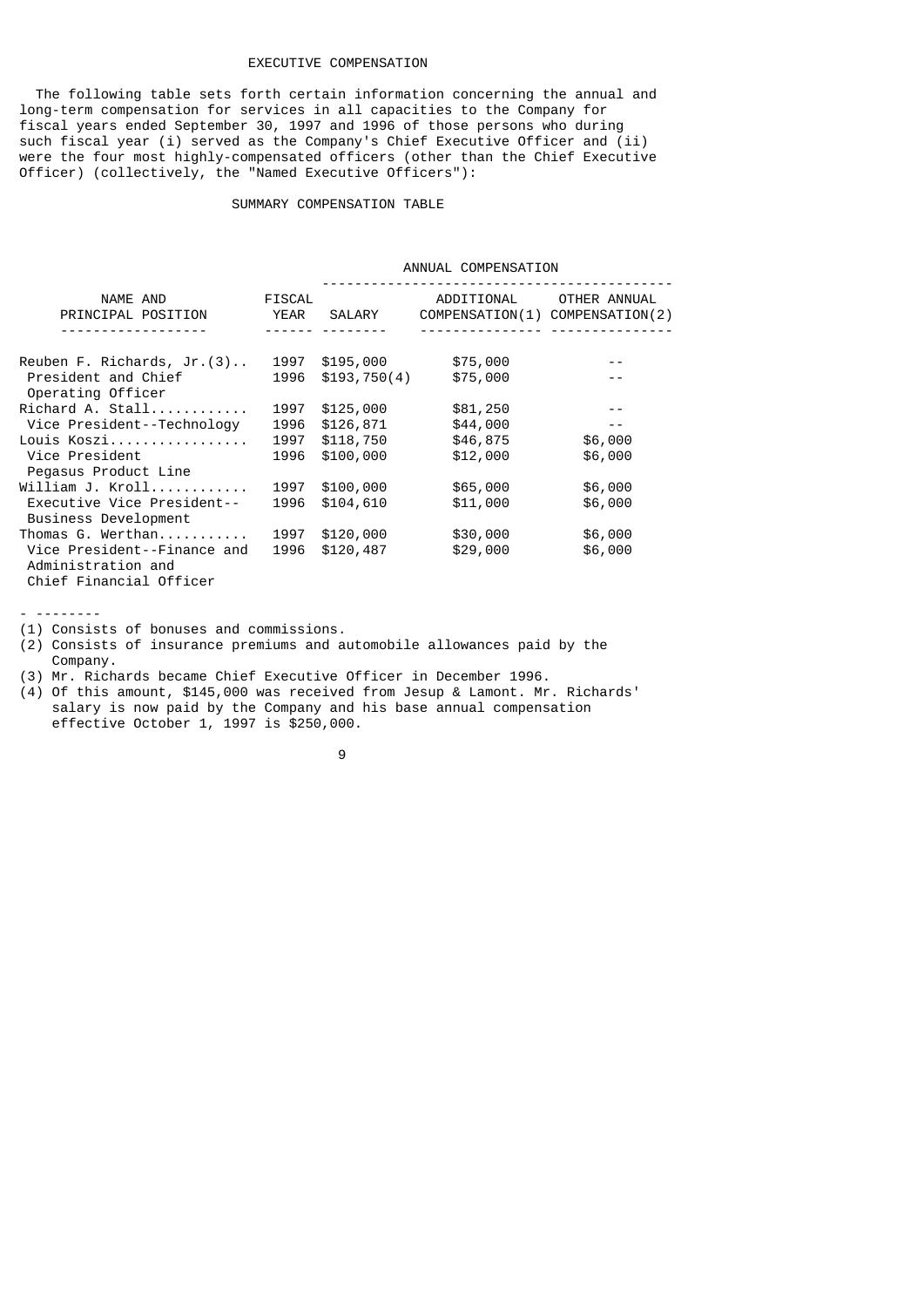### INDIVIDUAL GRANTS

|                     | NUMBER OF<br>UNDERLYING EMPLOYEES<br>OPTIONS | % OF TOTAL<br>OPTIONS<br>SECURITIES GRANTED TO<br>IN FISCAL | EXERCISE OR                 | EXPIRATION    | POTENTIAL REALIZABLE VALUE<br>AT ASSUMED ANNUAL RATES<br>OF STOCK PRICE<br>APPRECIATION OVER STOCK<br>OPTION TERM(3) |           |  |         |
|---------------------|----------------------------------------------|-------------------------------------------------------------|-----------------------------|---------------|----------------------------------------------------------------------------------------------------------------------|-----------|--|---------|
| <b>NAME</b>         | GRANTS(1) YEAR 1997                          |                                                             | BASE PRICE<br>(\$/SHARE)(2) | DATE          |                                                                                                                      | 5%        |  | 10%     |
|                     |                                              |                                                             |                             |               |                                                                                                                      |           |  |         |
| Reuben F. Richards, |                                              |                                                             |                             |               |                                                                                                                      |           |  |         |
| Richard A. Stall    | 31,060                                       | 17.0%                                                       | 10.20                       | $11/22/06$ \$ |                                                                                                                      | 87,589 \$ |  | 193,504 |
| Thomas G. Werthan   | 25,023                                       | 13.7%                                                       | 10.20                       | $11/22/06$ \$ |                                                                                                                      | 70,565 \$ |  | 155,893 |
| William J. Kroll    | 15,944                                       | 8.7%                                                        | 10.20                       | $11/22/06$ \$ |                                                                                                                      | 44,962 \$ |  | 99,331  |

Louis Koszi............. 3,185 1.7% 10.20 11/22/06 \$ 8,982 \$ 19,843

- --------

- (1) These stock options vest over five years at a rate of 20% per year and have a 10-year term.
- (2) The option purchase price is equal to the fair market value at the date of the grant, November 22, 1996.
- (3) In accordance with SEC rules, these columns show gains that might exist for the respective options, assuming the market price of the Company's Common Stock appreciates from the date of grant over a period of five years at the annualized rates of five and ten percent respectively. If the stock price does not increase above the exercise price at the time of exercise, realized value to the named executives from these options would be zero.

 There were no option exercises by the Named Executive Officers in fiscal year 1997, 1996 or 1995.

 The following table sets forth the number of shares covered by exercisable and unexercisable options held by the Named Executive Officers on September 30, 1997 and the aggregate gains that would have been realized had these options been exercised on September 30, 1997, even though these options had not been exercised by the Named Executive Officers.

# AGGREGATED OPTION EXERCISES IN FISCAL YEAR 1997 AND YEAR-END OPTION VALUES

|                     |        | TOTAL NUMBER OF<br>UNEXERCISED OPTIONS AT<br>SEPTEMBER 30, 1997(1) |           | VALUE OF UNEXERCISED<br>IN-THE-MONEY OPTIONS<br>AT SEPTEMBER 30, 1997(2) |
|---------------------|--------|--------------------------------------------------------------------|-----------|--------------------------------------------------------------------------|
| <b>NAMF</b>         |        |                                                                    |           | EXERCISABLE UNEXERCISABLE EXERCISABLE UNEXERCISABLE                      |
|                     |        |                                                                    |           |                                                                          |
| Reuben F. Richards, |        |                                                                    |           |                                                                          |
| $Jr.$               | 29,412 |                                                                    | \$462,356 | \$                                                                       |
| Richard A. Stall    | 27,059 | 37,825                                                             | \$425,367 | \$371,893                                                                |
| Thomas G. Werthan   | 23,530 | 30,905                                                             | \$369,892 | \$306,412                                                                |
|                     | 8,823  | 21,827                                                             | \$138,698 | \$182,538                                                                |
| Louis Koszi         | 2,941  | 14,950                                                             | \$46,233  | \$212,177                                                                |

- --------

- (1) This represents the total number of shares subject to stock options held by the named executives at September 30, 1997. These options were granted on various dates during the fiscal years 1995 through 1997.
- (2) These amounts represent the difference between the exercise price of the stock options and the closing price of the Company's stock on September 30, 1997, for all the in-the-money options held by each named executive. The in-the-money stock option exercise prices range from \$3.03 to \$10.20. These stock options were granted at the fair market value of the stock on the grant date.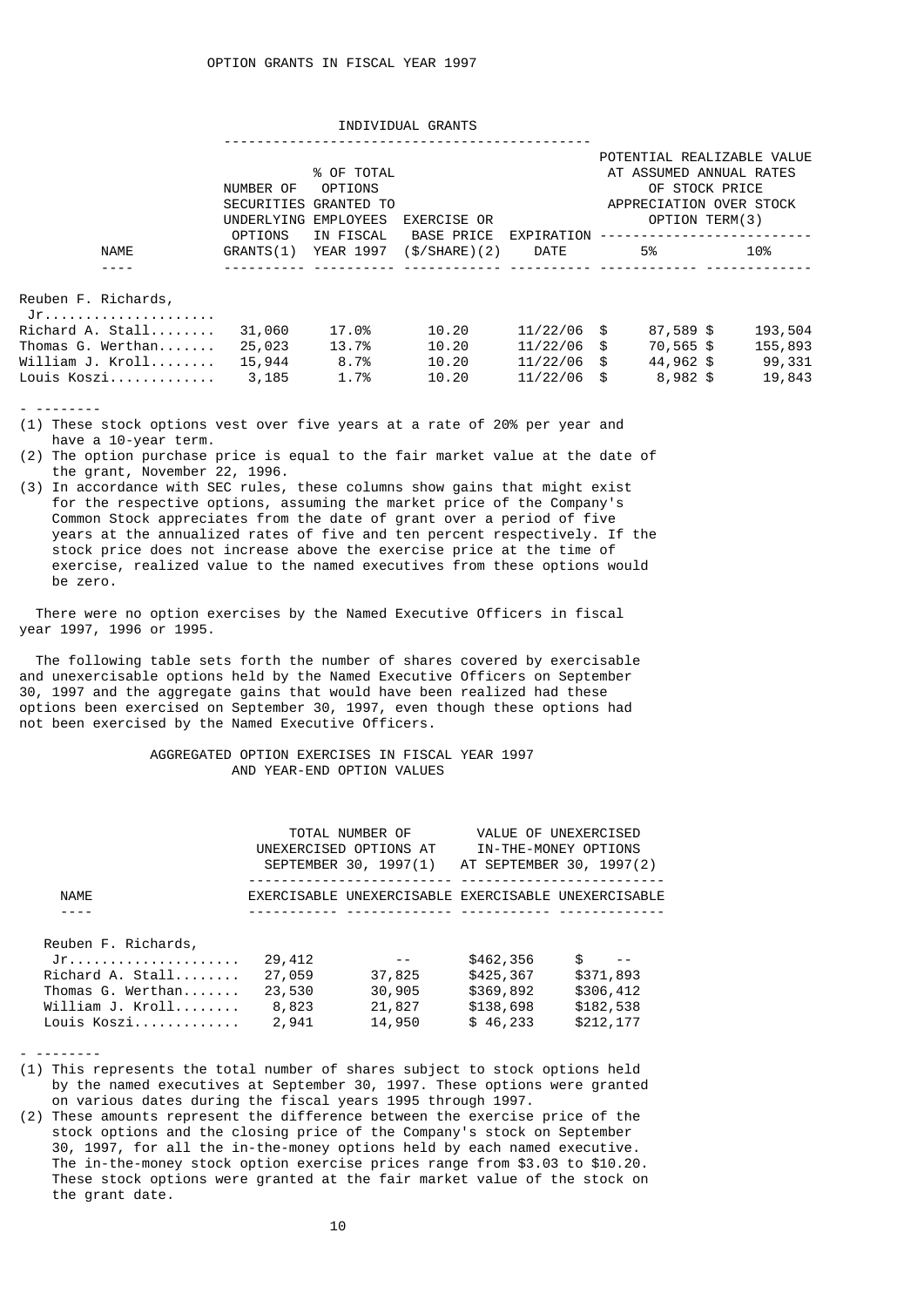# REPORT OF THE COMPENSATION COMMITTEE OF THE BOARD OF DIRECTORS

 The Compensation Committee recommends compensation arrangements for the Company's executive officers and administers the Company's 1995 Incentive and Non-Statutory Stock Option Plan (the "Option Plan"). The Company's compensation program is designed, with the advice of independent consultants, to be competitive with companies similar in structure and business to the Company.

 The Company's executive compensation program is structured to help the Company achieve its business objectives by:

- . setting levels of compensation designed to attract and retain superior executives in a highly competitive environment;
- . designing equity-related and other performance-based incentive compensation programs to align the interests of management with the ongoing interests of shareholders;
- . providing incentive compensation that varies directly with both Company financial performance and individual contributions to that performance; and
- . linking compensation to elements that affect short- and long-term stock price performance.

 The Company has used a combination of salary and incentive compensation, including cash bonuses and equity-based incentives to achieve its compensation goals.

# COMPENSATION OF EXECUTIVE OFFICERS

#### SALARY

 The salary levels of the Company's executive officers including the Chief Executive Officer, are intended to reflect the duties and level of responsibilities inherent in the position in question. Comparisons of the salaries paid by other companies in similar industries are considered in establishing the salary level for each position. The particular qualifications of the individual holding the position, relevant experience and the importance to the Company of the individual's expected contribution are also considered in establishing salaries.

 In general, compensation payments in excess of \$1.0 million to any of the executive officers are subject to a limitation on deductibility by the Company under Section 162(m) of the Internal Revenue Code of 1986, as amended. The deduction limit does not apply to performance based compensation that satifies certain requirements. The Compensation Committee has not yet determined a policy with regard to Section 162(m); however, no officer of the Company is expected to earn compensation in excess of \$1.0 million in fiscal 1998.

# PERFORMANCE AND INCENTIVE COMPENSATION

 Arrangements for bonus compensation for the Company's executive officers are also negotiated individually with each executive officer. Bonus compensation arrangements take various forms, but generally are based on factors such as the Company's financial performance, operating performance and individual performance.

#### EQUITY-RELATED INCENTIVES

 The Company's primary method of compensating senior executives has been through the grant of stock options granted at the commencement of their employment agreements. Stock options grants to executive officers are generally long-term and vest over five-year period in most cases. The Company has favored stock options as a way of aligning management's interests with the long-term interests of the Company's shareholders and inducing executives to remain with the Company on a long-term basis. Individual option grants have been based on the performance and level of responsibility of the optionee.

> Compensation Committee: Thomas J. Russell Howard R. Curd Hugh H. Fenwick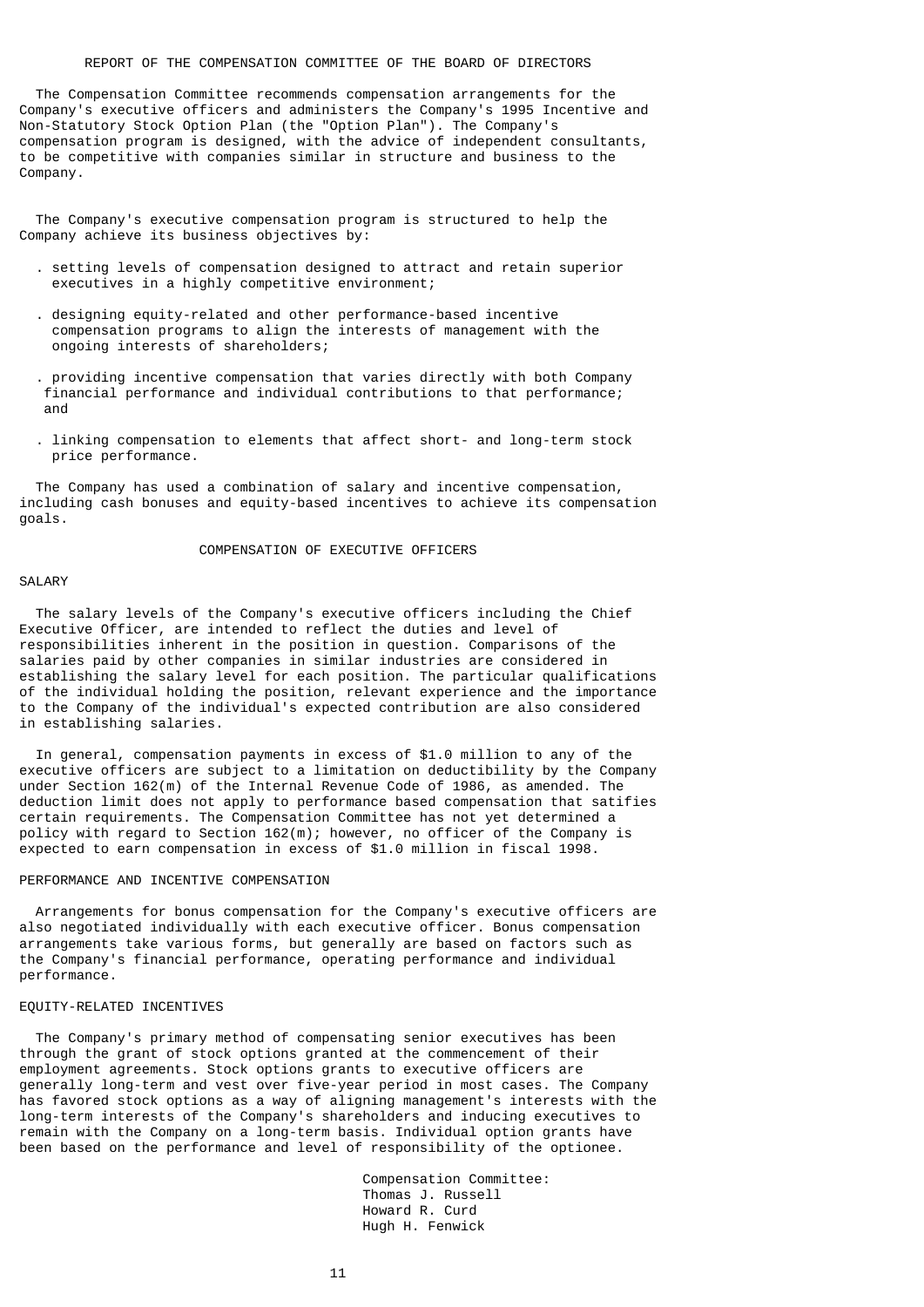## STOCK PERFORMANCE GRAPH

 The following graph compares the cumulative total shareholders' return on the Company's Common Stock from the initial public offering dates through September 30, 1997 with the cumulative total return on the Nasdaq Stock Market Index and the Nasdaq Electronic Components Stocks Index (SIC Code 3674). The comparison assumes \$100 was invested on March 6, 1997 in the Company's common stock. The Company did not declare, nor did it pay any dividends during the comparison period.

[STOCK PERFORMANCE GRAPH APPEARS HERE]

 COMPARISON CUMULATIVE TOTAL RETURN AMONG EMCORE CORPORATION, NASDAQ MARKET INDEX AND SIC CODE INDEX

|         | <b>EMCORE</b><br>CORPORATION | SIC CODE<br>INDEX | NASDAQ MARKET<br>INDEX |
|---------|------------------------------|-------------------|------------------------|
| 3/6/97  | 100                          | 100               | 100                    |
| 3/31/97 | 107.88                       | 97.78             | 93.54                  |
| 4/30/97 | 110.3                        | 105.79            | 96.57                  |
| 5/30/97 | 164.85                       | 108.94            | 107.42                 |
| 6/30/97 | 163.03                       | 103.35            | 110.69                 |
| 7/31/97 | 240                          | 127.73            | 122.33                 |
| 8/29/97 | 220.61                       | 127.78            | 121.87                 |
| 9/30/97 | 181.82                       | 129.26            | 129.18                 |

# ASSUMES \$100 INVESTED ON MAR 06, 1997 ASSUMES DIVIDEND REINVESTED FISCAL YEAR ENDING SEPT. 30, 1997

# PROPOSAL II: TO APPROVE AN AMENDMENT TO THE 1995 INCENTIVE AND NON-STATUTORY STOCK OPTION PLAN TO INCREASE THE NUMBER OF SHARES ISSUABLE THEREUNDER

 The Company's 1995 Incentive and Non-Statutory Stock Option Plan was originally adopted by the Board of Directors and approved by the Company's shareholders in 1995 (as thereafter amended, the "Plan"). The aggregate number of shares of Common Stock which may be issued under the Plan, as amended by the Board of Directors and the Company's shareholders in March 1996, after adjustment for the reverse stock split of the Common Stock in February 1997, is 647,059.

 As of December 1, 1997, options to purchase 521,972 shares of Common Stock were outstanding or approved to be granted under the Plan, at exercise prices of \$3.03 to \$24.75 per share, and 45,290 shares have

 $12$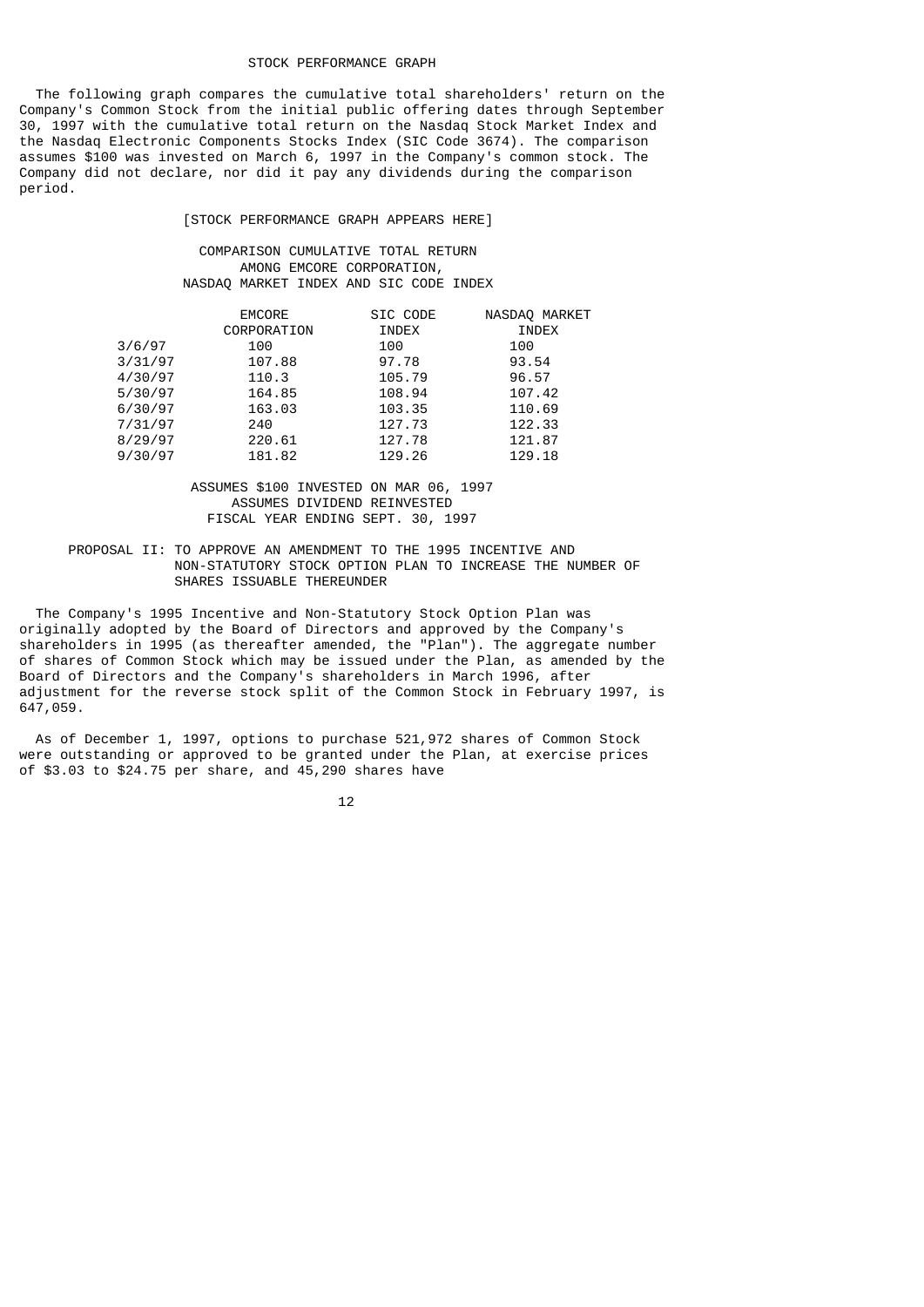been issued pursuant to options exercised under the Plan since its adoption and approval by the Board of Directors and the Company's shareholders in 1995, leaving 79,797 shares available for future awards. There are currently no stock appreciation rights granted and outstanding under the Plan. On October 23, 1997, the Board of Directors unanimously adopted an amendment to the Plan, subject to approval of the shareholders, to increase the number of shares of Common Stock that may be issued under the Plan by 725,000 shares. The Board of Directors approved this amendment to increase the number of shares issuable under the Plan to ensure that the Company can continue to grant awards under the Plan to key employees and other Plan participants at levels determined appropriate by the Company and to provide incentives for such persons to continue to promote the best interests of the Company and accomplish the other purposes of the Plan. If approved by the shareholders, the aggregate number of shares of Common Stock authorized for issuance pursuant to the Plan will be increased from 647,059 shares to 1,372,059 shares.

 If this proposal is adopted, the first sentence, paragraph 3(b) of the Plan would read as follows:

 "The aggregate number of shares of Common Stock available for grant under the Plan is 1,372,059, subject to adjustment pursuant to Section 8."

 The affirmative vote of a majority of the Company's shares of outstanding Common Stock entitled to vote at the Annual Meeting is required to approve this proposal to amend the Plan.

THE BOARD OF DIRECTORS UNANIMOUSLY RECOMMENDS A VOTE "FOR" THIS PROPOSAL IT TO AMEND THE PLAN TO INCREASE THE NUMBER OF SHARES OF COMMON STOCK ISSUABLE THEREUNDER BY 725,000 SHARES.

 The essential features of the Plan, as amended as described herein, are summarized below. This summary is qualified in its entirety by reference to the full text of the Plan, as so amended, which will be made available to any shareholder of the Company requesting it in writing.

#### PURPOSES

 The purpose of the Plan is to give officers and executive personnel, and consultants or non-employee directors, of the Company and its subsidiaries an opportunity to acquire Common Stock, to provide an incentive for key employees and other participants to continue to promote the best interests of the Company and enhance its long-term performance, and to provide an incentive for key employees and other participants to join or remain with the Company and its subsidiaries.

### TYPES OF AWARDS

 Incentive stock options ("ISOs") intended to qualify for special tax treatment in accordance with Section 422 of the Internal Revenue Code of 1986, as amended ("Code"), and non-statutory stock options ("NSOs"), which do not qualify for such special tax treatment, may be granted under the Plan. In addition, stock appreciation rights ("SARs") may be granted under the Plan in conjunction with ISOs.

# SHARES SUBJECT TO PLAN

 Subject to adjustment for certain corporate changes, as described below, the aggregate number of shares of Common Stock available for grant under the Plan, prior to the amendment described herein, is 647,059 shares. The shareholders are being asked to approve the amendment of the Plan to include an additional 725,000 shares to be available for grant thereunder. Shares of Common Stock issued pursuant to the Plan may be either authorized but unissued shares or treasury shares. To the extent that any option granted under the Plan expires or otherwise terminates unexercised (other than in connection with the exercise of a tandem SAR pursuant to which Common Stock is delivered to the holder thereof), the shares of Common Stock previously subject thereto are added to the shares available for grant under the Plan.

### ADMINISTRATION

 The Plan is administered by the Board of Directors which, to the extent it shall determine, may delegate its administrative powers (other than its power to amend or terminate the Plan) to a committee (the "Committee")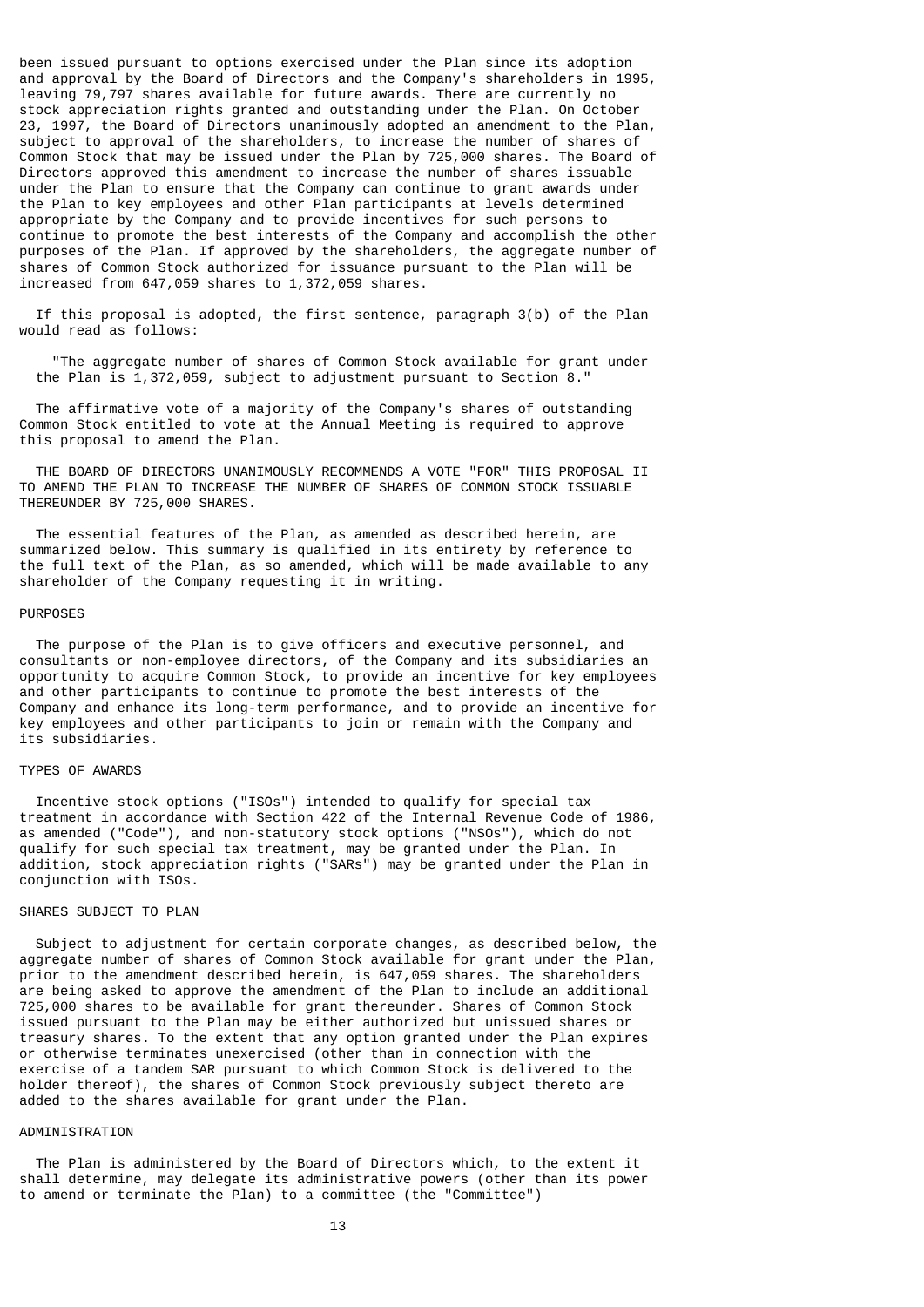appointed by the Board of Directors and composed of not less than three members of the Board of Directors. The Board of Directors is authorized to determine (i) the persons to whom awards under the Plan shall be granted, (ii) the time or times at which such awards shall be granted, (iii) the form and amount of the awards and (iv) the limitations, restrictions and conditions applicable to any such award. In general, the Board of Directors also may interpret the Plan, prescribe, amend, and rescind rules and regulations relating to it, and make all other determinations it deems necessary or advisable for the administration of the Plan.

 The Board of Directors may from time to time alter, amend or suspend the Plan or any award granted thereunder, or may at any time terminate the Plan, except that it may not, without the approval of the Company's shareholders (except with respect to certain changes in corporate structure), (i) materially increase the total number of shares of Common Stock available for grant under the Plan, (ii) materially modify the class of eligible employees or participants under the Plan, (iii) materially increase benefits to any key employee who is subject to the restrictions of Section 16 of the Securities Exchange Act of 1934, as amended (the "Exchange Act"), or (iv) effect a change relating to ISOs granted thereunder which is inconsistent with Section 422 of the Code and the regulations issued thereunder. No action taken by the Board of Directors in connection with the Plan, either with or without shareholder approval, may materially and adversely affect any outstanding award without the consent of the holder thereof.

 The Plan originally became effective on June 20, 1995. No award under the Plan may be granted after June 20, 2005, or the effective date of termination of the Plan by the Board of Directors, if earlier; however, awards theretofore granted may extend beyond such date.

 In the sole discretion of the Board of Directors, adjustments will be made in the number of shares of Common Stock available under the Plan, and the number of shares of Common Stock and the option price of shares subject to outstanding grants of options and SARs, to reflect increases or decreases in the number of shares of issued Common Stock resulting from a reorganization, recapitalization, stock split-up, stock distribution or combination of shares, or the payment of a share dividend or other increase or decrease in the number of such shares outstanding effected without receipt of consideration by the Company.

## TERMS OF OPTIONS AND SARS

 Awards granted under the Plan will be exercisable and subject to such terms and conditions as the Board of Directors or the Committee determines in accordance with the Plan and which may be set forth in a written option agreement. In general, the option price for ISOs shall not be less than 100% of the fair market value of the Common Stock subject thereto on the date of grant thereof. The option price for NSOs shall not be less than 10% of the fair market value of the Common Stock subject thereto on the date of grant thereof. For purposes of the Plan, "fair market value" means, in general, the average of the mean between the bid and asked price, at the close of trading, or the closing price, for the Common Stock, if the Common Stock is traded on the over-the- counter market or listed on a national securities exchange, respectively, for the ten consecutive trading days immediately preceding a given date; otherwise, such fair market value is determined by the Board of Directors, in good faith. Upon notice of an intent to exercise an option in accordance with the Plan, the option price shall be paid in full in cash or by certified check or, in the Board of Directors' discretion, in shares of Common Stock already owned by the optionee. As soon as reasonably possible following such exercise of an option, a certificate representing the shares of Common Stock purchased thereby, registered in the name of the optionee, are delivered to such optionee.

 ISOs granted under the Plan may include a SAR, either at the time of the granting of the ISO or while the ISO is outstanding, which shall be exercisable only (i) to the extent that the underlying ISO is exercisable and (ii) for such period of time as determined by the Board of Directors, expiring not later than the expiration date of the underlying ISO. A SAR is exercisable only when the fair market value of a share of Common Stock exceeds the option price specified for the ISO under which the SAR was granted. A SAR entitles the holder thereof to surrender to the Company unexercised the ISO to which such SAR is related, or any portion thereof, and to receive from the Company in exchange therefor that number of shares of Common Stock having an aggregate fair market value equal to the excess of the fair market value on the date of such surrender of one share of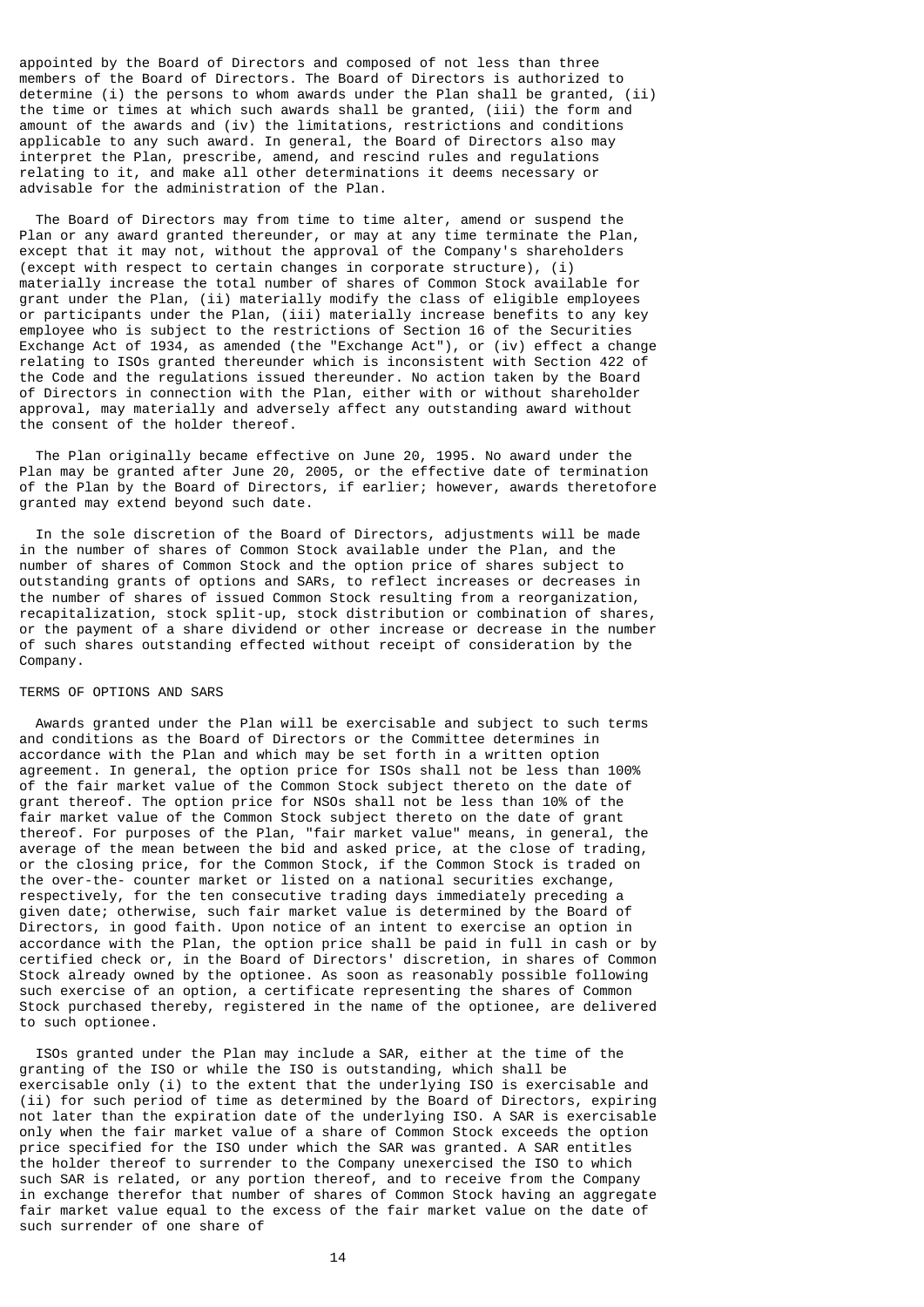Common Stock over the option price per share specified in such ISO, multiplied by the number of shares of Common Stock subject to the ISO, or portion thereof, which is so surrendered, or, at the election of the Board of Directors, cash in such amount. Notwithstanding the preceding sentence, the Company does not have a right to elect full or partial cash settlement upon the exercise of a SAR which is held by an officer or director of the Company unless such exercise occurs no less than six months after the date such SAR is granted, and either (1) the SARs held by such officer or director become automatically exercised for cash within 30 days prior to the effective date of a dissolution or liquidation of the Company, or a merger or consolidation of the Company in which the Company is not the surviving corporation, or (2) during the period beginning on the third, and ending on the twelfth, business day following the date of release by the Company for publication of its quarterly or annual summary statements of sales and earnings.

 Each option and SAR shall expire on the tenth anniversary of the date of grant thereof or, if earlier, the expiration date set forth in the applicable option agreement. Notwithstanding the foregoing, an option or SAR shall expire on the date 30 days following the date the employment or participation of the holder with the Company terminates for any reason other than death or disability. The Board of Directors may, however, permit a former employee to exercise an option or SAR, subject to compliance with any covenant not to compete in effect between the Company and such former employee, during a period following his or her termination of employment not exceeding three months. Any options and/or SARs held by a participant whose employment or other participation with the Company terminates due to disability or death expire no later than the first anniversary of such termination of employment or participation, or, if earlier, the expiration date of such options or SARs as described in the first sentence of this paragraph.

 Options and SARs awarded under the Plan may not be transferred except as provided by will or the applicable laws of descent or distribution, and shall not be subject to execution, attachment or similar process. An ISO or SAR may be exercised only by a key employee during his or her lifetime or, pursuant to the Plan, by his or her estate or the person who acquires the right to exercise such ISO or SAR upon his or her death by bequest or inheritance.

### DISSOLUTION, MERGER AND CONSOLIDATION

 Except as described above with respect to SARs held by officers or directors, upon a dissolution or liquidation of the Company, or a merger or consolidation of the Company in which the Company is not the surviving corporation, each ISO and SAR granted under the Plan shall expire as of the effective date of such transaction. However, the Board of Directors is required to give at least 30 days' prior written notice of such an event to each optionee. After receipt of such notice such optionee may exercise his or her unexercised ISO or SAR, without regard to any installment exercise limitations thereof, but subject to the limitations on exercise following a termination of employment or other relationship of the optionee with the Company described above, at any time prior to the effective date of such transaction.

## CERTAIN UNITED STATES FEDERAL INCOME TAX CONSEQUENCES

 The following is a brief summary of certain significant United States Federal income tax consequences under the Code, as in effect on the date of this summary, applicable to the Company and a Plan participant in connection with the grant and exercise of NSOs, ISOs and SARs under the Plan. This summary is not intended to be exhaustive, and, among other things, does not describe state, local or foreign tax consequences, or the effect of gift, estate or inheritance taxes. References to the "Company" in this summary of tax consequences shall mean the Company or the subsidiary of the Company that employs the Plan participant, as the case may be.

 The grant of an ISO or NSO will not result in taxable income to the recipient thereof or an income tax deduction to the Company. However, the transfer of Common Stock to optionees upon exercise of their options may or may not give rise to taxable income to the optionees and tax deductions to the Company depending upon whether the option is an NSO or an ISO.

 The exercise of an NSO generally results in immediate recognition of ordinary income by the NSO holder and a corresponding tax deduction to the Company in the amount by which the fair market value of the shares of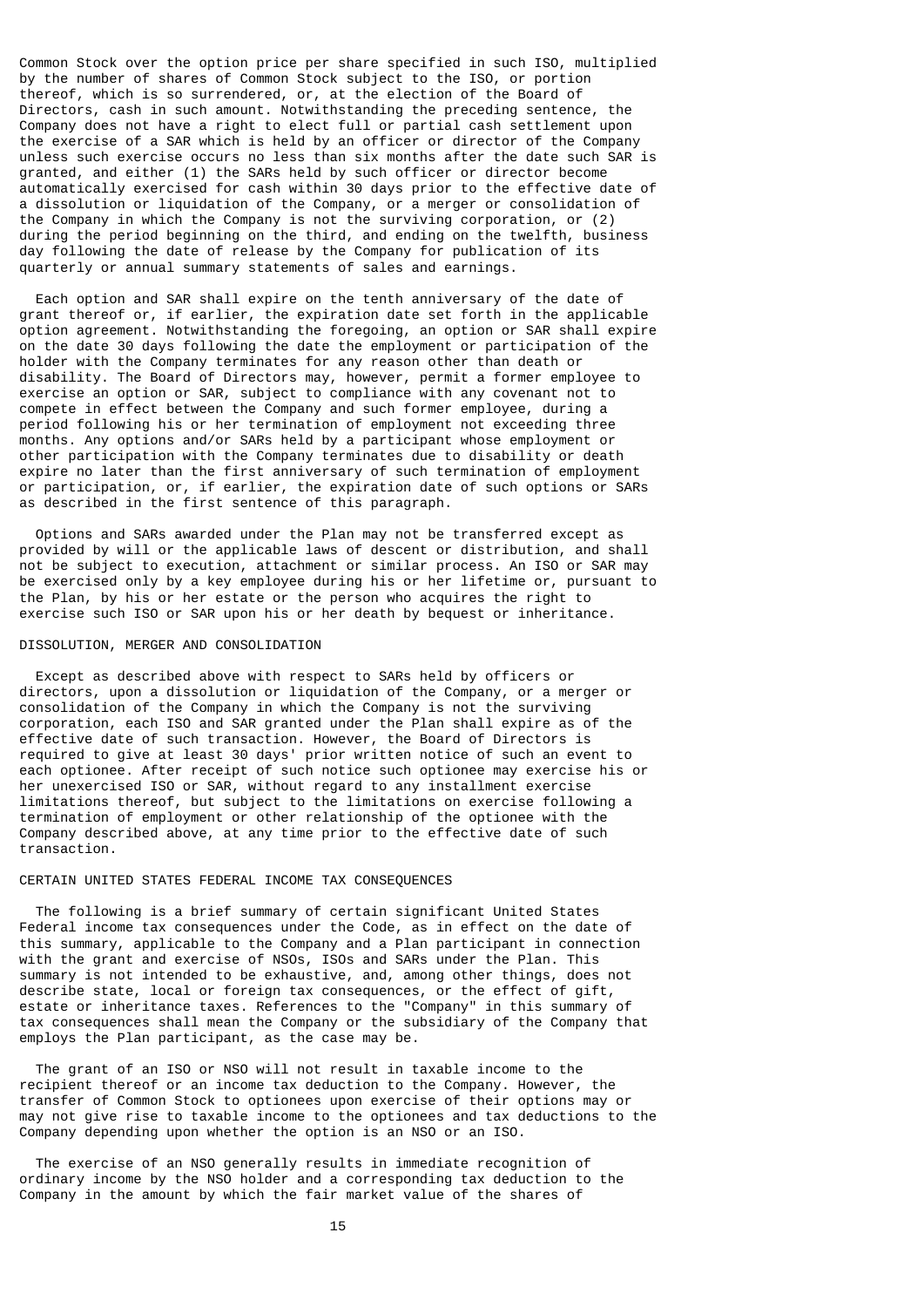Common Stock acquired exceeds the aggregate option price. Upon disposition of any such shares, any appreciation or depreciation in the fair market value of such shares after the date of such exercise will generally be capital gain or loss.

 In general, the exercise of an ISO is exempt from income tax (although not from the alternative minimum tax) and does not result in a tax deduction to the Company at any time unless the ISO holder disposes of the Common Stock acquired thereby within two years of the date of grant of such ISO or one year of the date of such exercise (a "disqualifying disposition"). If these holding periods are satisfied, and if the ISO holder has been an employee of the Company at all times from the date of grant of the ISO to the day three months before such exercise (or twelve months in the case of termination of employment on account of disability), then such ISO holder will recognize any gain or loss upon disposition of such shares as capital gain or loss. However, if the ISO holder makes a disqualifying disposition of any such shares, he or she will generally be obligated to report as ordinary income for the year in which such disposition occurred the amount by which the fair market value of such shares on the date of exercise exceeded the option price thereof. The Company would be entitled to a deduction equal to the amount of any ordinary income so reported by such ISO holder. Any additional gain realized by such ISO holder on such a disqualifying disposition of such shares would be capital gain. If the total amount realized in a disqualifying disposition is less than the exercise price of the ISO, the difference would be a capital loss to the ISO holder.

 The granting of SARs does not produce taxable income to the recipient thereof or an income tax deduction for the Company. Upon the exercise of a SAR for cash, the amount of cash received by the participant is immediately taxable to the participant as ordinary income and deductible by the Company. The exercise of a SAR for Common Stock is generally taxable and deductible in the same manner as the exercise of an NSO.

 Under Section 162(m) of the Code, the Company may be limited as to Federal income tax deductions to the extent that total annual compensation in excess of \$1 million is paid to the Chief Executive Officer of the Company or any one of the other four highest paid executive officers who are employed by the Company on the last day of the taxable year. It is not intended that compensation resulting from any awards under the Plan will qualify for any exceptions to the limitations imposed by Section 162(m) of the Code.

 Under certain circumstances, accelerated vesting or exercise of options or SARs in connection with a "change in control" of the Company might be deemed an "excess parachute payment" for purposes of the golden parachute payment provisions of Section 280G of the Code. To the extent it is so considered, the participant would be subject to an excise tax equal to 20% of the amount of the excess parachute payment, and the Company would be denied a tax deduction for the excess parachute payment.

### PROPOSAL III: APPOINTMENT OF INDEPENDENT AUDITORS

# APPOINTMENT OF AUDITORS

 Coopers & Lybrand, L.L.P., independent certified public accountants, audited the financial statements of EMCORE Corporation for the fiscal year ending September 30, 1997. The Audit Committee and the Board of Directors have selected Coopers & Lybrand, L.L.P. as the independent auditors of the Company for the fiscal year ending September 30, 1998. The ratification of the appointment of Coopers & Lybrand, L.L.P. will be determined by the vote of the holders of a majority of the shares present in person or represented by proxy at the Annual Meeting. If the foregoing appointment of Coopers & Lybrand, L.L.P. is not ratified by shareholders, the Board of Directors will appoint other independent accountants whose appointment for any period subsequent to the 1999 Annual Meeting of Shareholders will be subject to the approval of shareholders at that meeting.

 Representatives of Coopers & Lybrand, L.L.P. are expected to attend the Annual Meeting of Shareholders and will have the opportunity to make a statement if they desire to do so and are expected to be available to answer appropriate questions.

 THE BOARD OF DIRECTORS UNANIMOUSLY RECOMMENDS A VOTE "FOR" THE RATIFICATION OF THE APPOINTMENT OF COOPERS & LYBRAND, L.L.P. AS THE INDEPENDENT AUDITORS OF THE COMPANY.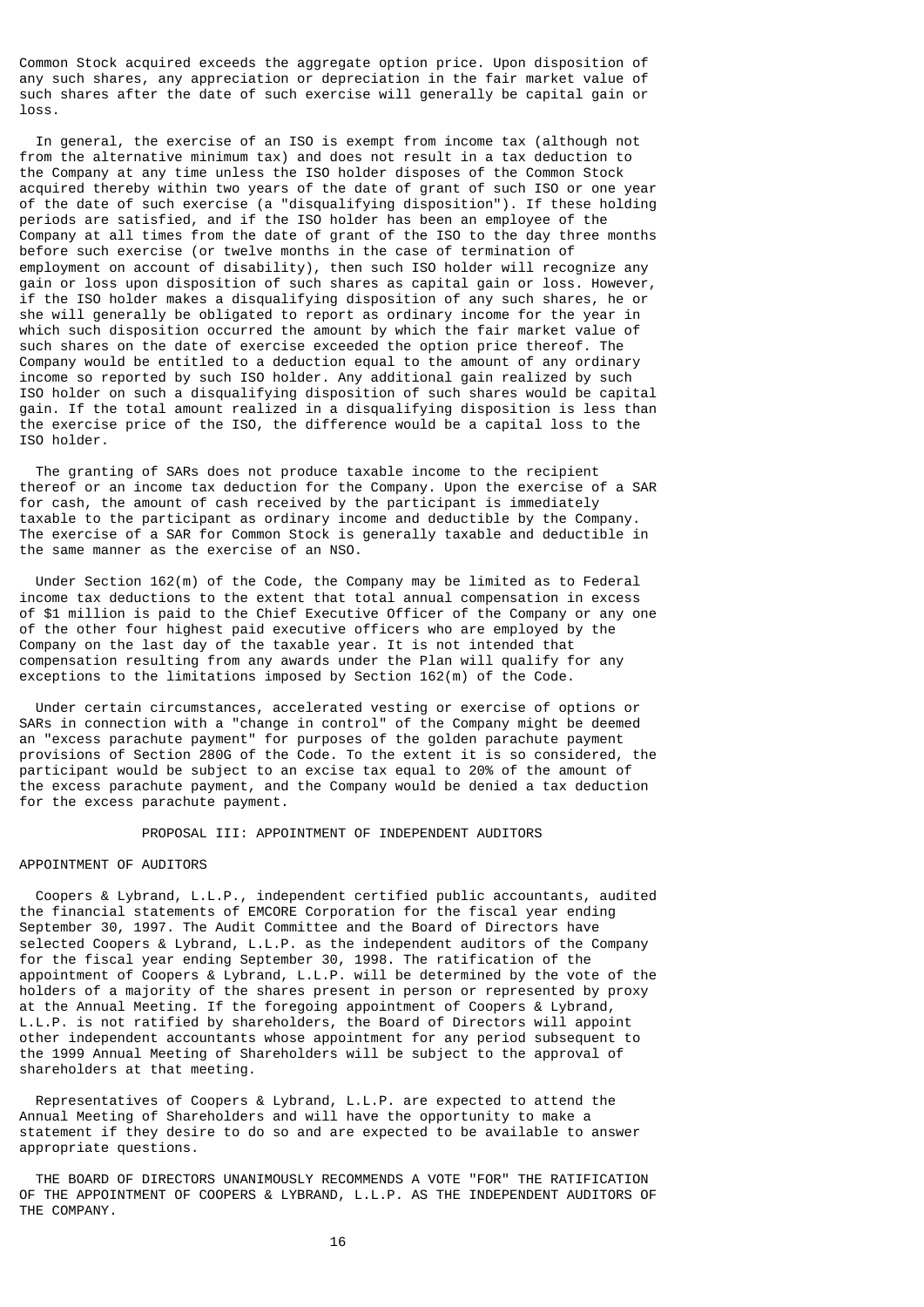### GENERAL

# OTHER MATTERS

 The Board of Directors knows of no other business which will be presented at the meeting. If, however, other matters are properly presented, the persons named in the enclosed proxy will vote the shares represented thereby in accordance with their judgment on such matters.

### SOLICITATION OF PROXIES

 The cost of solicitation of proxies in the accompanying form will be borne by the Company, including expenses in connection with preparing and mailing this proxy statement. In addition to solicitation of proxies by mail, directors, officers and employees of the Company (who will receive no additional compensation therefor) may solicit the return of proxies by telephone, telegram or personal interview. Arrangement have also been made with brokerage houses and other custodians, nominees and fiduciaries for the forwarding of solicitation material to the beneficial owners of stock held of record by such persons, and the Company will reimburse them for reasonable out-of-pocket expenses incurred by them in connection therewith.

 Each holder of the Company's Common Stock who does not expect to be present at the Annual Meeting or who plans to attend but who does not wish to vote in person is urged to fill in, date and sign the proxy and return it promptly in the enclosed return envelope.

### SHAREHOLDER PROPOSALS

 Shareholder proposals intended to be presented at the 1999 Annual Meeting of Shareholders must be received by the Company no later than October 27, 1998. Proposals may be mailed to the Company, to the attention of Thomas G. Werthan, Secretary, 394 Elizabeth Avenue, Somerset, New Jersey 08873.

By order of the Board of Directors

 Thomas G. Werthan Secretary

<u>17</u>